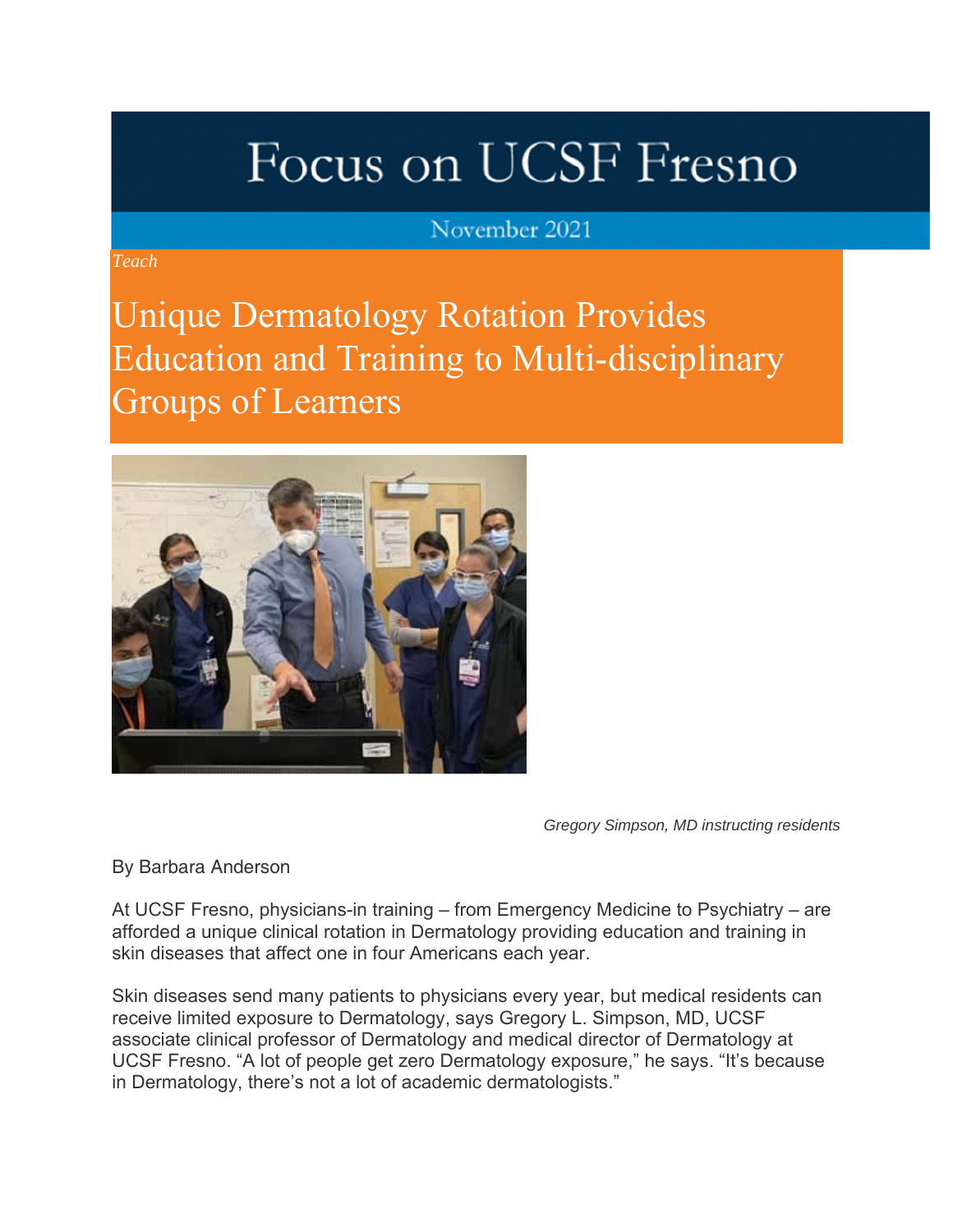Dermatology is a division within the Department of Internal Medicine at UCSF Fresno, but Dr. Simpson teaches multi-disciplinary groups of learners at clinics at Family Health Care Network in downtown Fresno. At the adult clinic, he trains Internal Medicine residents alongside residents in Emergency Medicine, Psychiatry, Family and Community Medicine, Emergency Medicine physician assistant residents, and Dental residents who are in the FHCN Dental residency program. San Joaquin Valley Program in Medical Education (SJV PRIME) medical students also participate. The Dermatology clinical rotation at the pediatric clinic includes UCSF Fresno residents in Pediatrics, Internal Medicine, Family and Community Medicine, as well as SJV PRIME students.

Residents from different medical disciplines rotating together at a Dermatology clinic is rare. "Internal Medicine, Family Medicine, Emergency Medicine – there might be situations where all of those are together – but having Psychiatry and Pediatrics, I think that is pretty unique," Dr. Simpson says. "And adding in the dental resident – is incredibly rare.

Multi-disciplinary training in Dermatology provides medical residents with a well-rounded and useful education. According to the American Academy of Dermatology's 2016 Burden of Skin Disease report, nearly 25 percent of the population from 0-17 years had a diagnosed skin condition; and nearly 50 percent of people over age 65 have skin disease. On top of that, two-thirds of all patients with skin diseases are treated by nondermatologists, the report says. And Dr. Simpson adds that some studies say skin conditions in a hospital inpatient ward are diagnosed incorrectly 40 % to 50% percent of the time if a dermatologist is not involved.

Dr. Simpson's Dermatology clinic at FHCN has expanded patient access to specialty care for new patients and existing patients. "The residents have an opportunity to learn, recognize and treat acute and chronic skin conditions," says Seema Policepatil, MD, UCSF assistant clinical professor at UCSF Fresno and FHCN clinic medical director. "The learning experience and the gratitude they find in treating these patients is invaluable. This helps recruit and train physicians from diverse backgrounds who are interested in providing care to the underserved communities of Fresno, while providing high-quality, broad-based clinical education and experience."

At a recent FHCN clinic, Dr. Simpson gave a one-hour didactic lecture before assigning clinic patients to a second-year Internal Medicine resident, a third-year Internal Medicine resident, a first-year Emergency Medicine physician assistant, a second-year Family and Community Medicine resident and an FHCN Dental resident. The multi-disciplinary nature of the group pleased Dr. Simpson. "This is nice, because Dermatology hits every discipline," he says. "Everybody has skin and everybody has some skin problem."

Internal Medicine and Family and Community Medicine physicians can see a lot of skin disorders in their careers. They are often called upon to diagnose skin cancers and skin rashes in hospitals and in private practice they see skin cancers as well as common skin diseases, such as eczema and psoriasis, that have been associated with heart disease and diabetes. At UCSF Fresno, residents in both disciplines get the most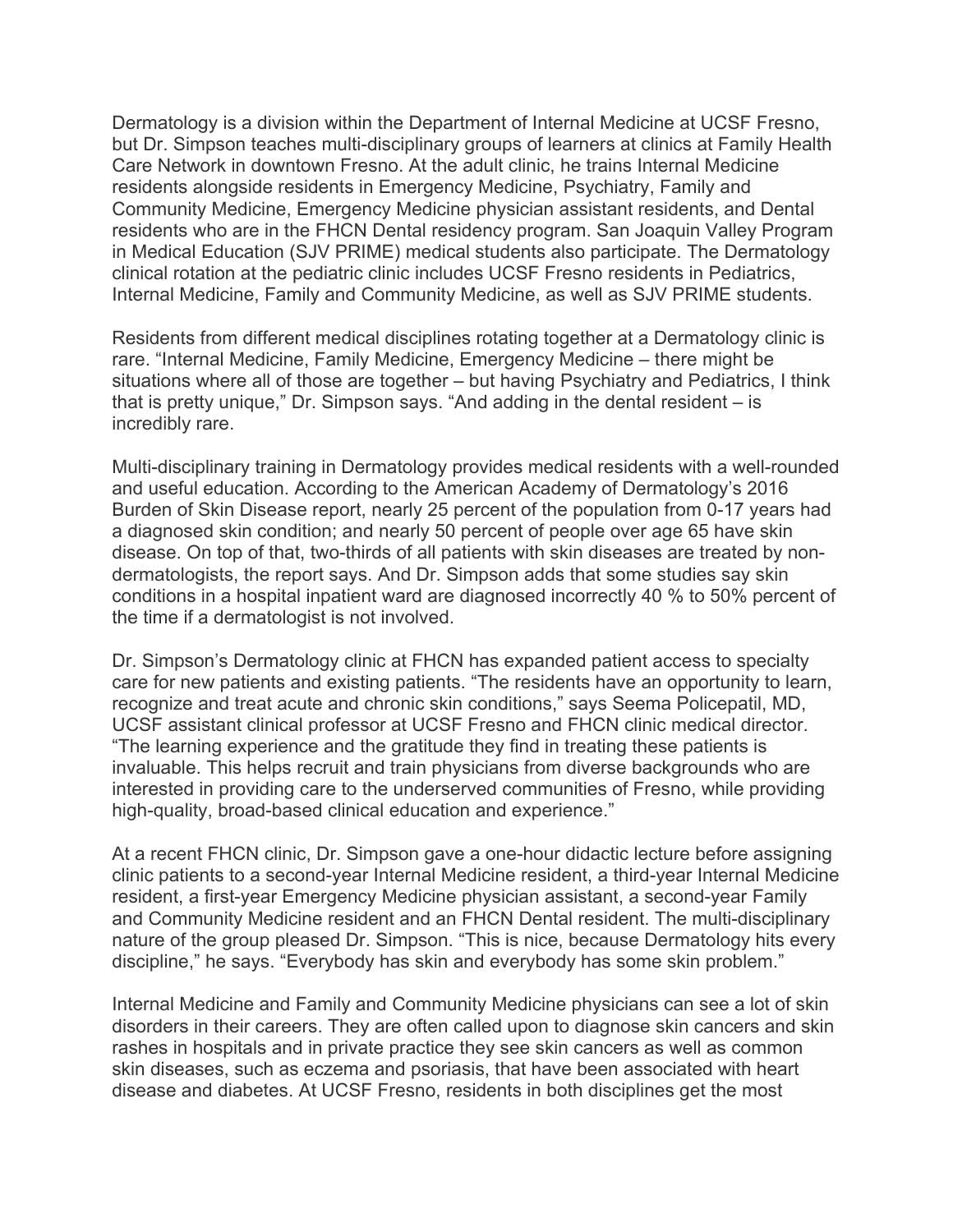training in Dermatology, rotating with Dr. Simpson at FHCN as well as at the VA Central California Health Care System in Fresno and at University Dermatology Associates, his faculty medical office in Fresno.

"As Internal Medicine physicians, we see everything. We're responsible for everything in our patients and skin lesions are one of those that are easy to be dismissive of but also can have serious implications for patients," says Neetu Mahli, MD, a third-year Internal Medicine resident and SJV PRIME alum who is rotating with Dr. Simpson at FHCN. "This experience here with Dr. Simpson, seeing what is scary, what is not scary, helps find that balance between over-treatment and appropriate treatment," she says, recalling the case of a young man who died from metastatic melanoma. "If only someone had recognized that earlier it could possibly have been prevented by a simple excision."

Rahul Chug, DO, a third-year Internal Medicine resident, says the Dermatology clinical rotation "helps us a lot in the real world." After two rotations with Dr. Simpson, he has become alert to skin diseases. Recently, he snapped a photo of a lesion on a hospital patient and sent it to Dr. Simpson for his opinion. "It ended up being a melanoma," Dr. Chug says.

At some time or another, Dermatology bridges across a medical discipline. For example, residents in Pediatrics see a gamut of skin conditions. "Kids have so many rashes and such variable skin conditions – eczema, viral rash, foot and mouth disease – and for all of this, the pediatrician really needs to know Dermatology quite well," Dr. Simpson says.

Emergency Medicine residents and physician assistant residents see patients of all ages who have skin conditions requiring assessment. In the Emergency Department at Community Regional Medical Center residents and physician assistants see a lot of rashes and lesions. "Dr. Simpson is really good at teaching and so it's helpful to know what scary things to look out for that come through the ER or what looks scary but may not necessarily be scary based on certain findings," says Haylee DeGrood, PA-C, a physician assistant resident who is rotating in the adult Dermatology clinic at FHCN.

While inclusion of a dental resident in the Dermatology clinic may seem random, it is not. "It's great with the dental resident because a lot of times we'll have intra-oral pathology; and dental residents also will have something we've never heard of, and they'll talk about that. So, it's a very collaborative atmosphere," Dr. Simpson says.

Brandon Adams, DDS, an FHCN Dental resident who is rotating with Dr. Simpson, hopes he can be of use in diagnosing patients with conditions in the oral cavity. Likewise, being able to detect other skin conditions is key to early diagnosis and proper treatment. "Learning whatever I can about Dermatology I can translate into my practice in the future," he says.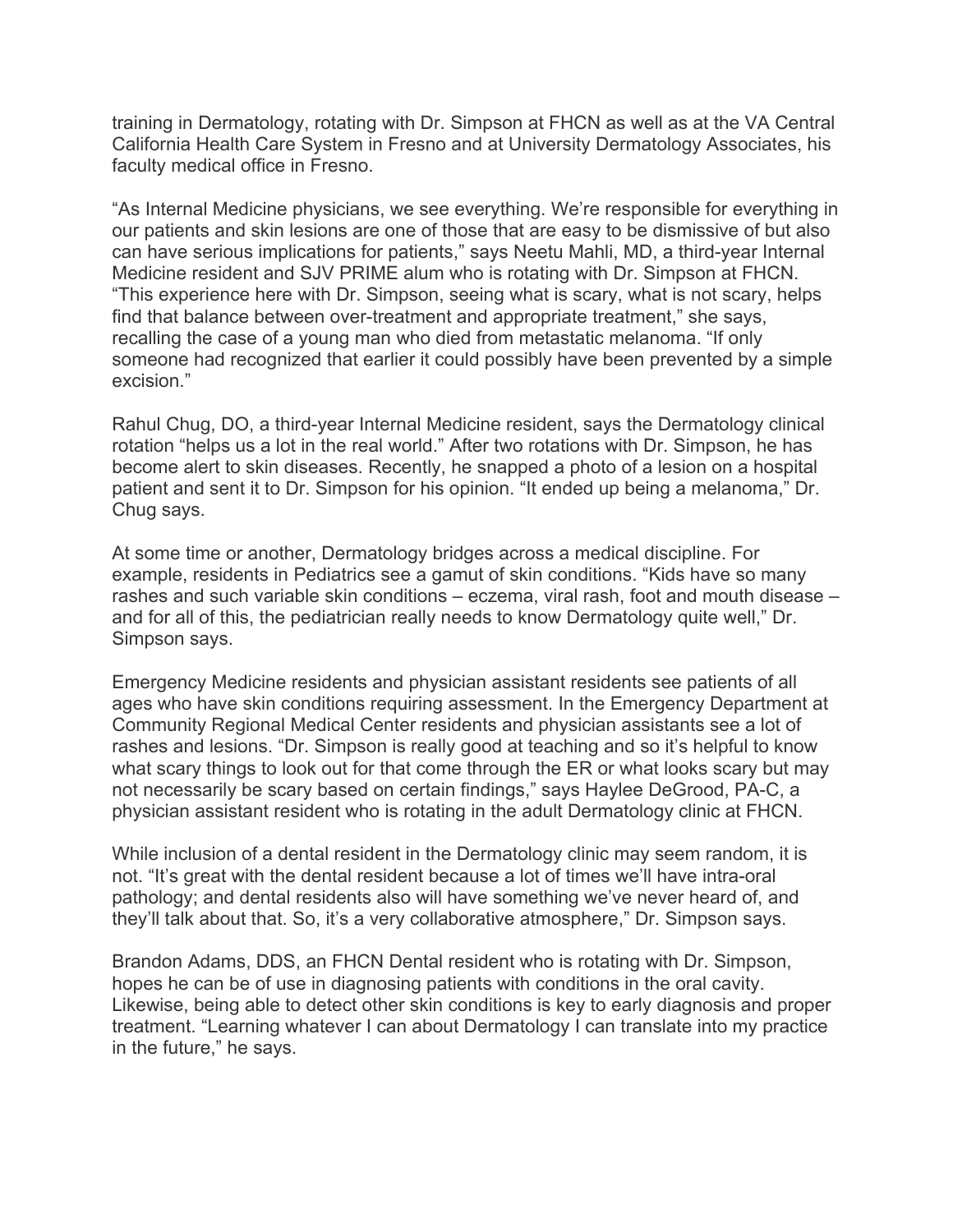Psychiatry residents benefit from the Dermatology clinical rotation at FHCN too. Psychiatry issues can present as dermatology problems, such as Morgellons Disease, a delusional disorder that leads to the belief that parasites or bugs are crawling underneath the skin, Dr. Simpson says. "These sort of issues we see kind of on a regular basis."

Interacting with residents from different medical disciplines is one of the attractions of the Dermatology clinical rotation for Rey Berry, a third-year SJV PRIME student. SJV PRIME students spend the first 18 months of their four-year education at UCSF and spend the remaining two and a half years of medical school completing clinical rotations at UCSF Fresno. "Working with different people that also means different skill sets so you learn a lot from them through that," Berry says.

Improving communication among providers is a welcome offshoot of the multidisciplinary Dermatology clinic, Dr. Simpson says. "I'm a firm believer that the best patient care is when the doctors are talking to each other," he says. "Over the years, I've just added new disciplines because I thought this is great. This way we're all talking. All these residents know each other. They're becoming better colleagues just by being in this clinic together. Outside of just learning more Dermatology, they become better at communicating with each other."

UCSF Fresno strives to provide learners with a unique, well-rounded education that is not available in many places and that produces clinicians who will provide outstanding patient care. Expanding access to Dermatology across medical disciplines is an effort to ensure that goal is met, Dr. Simpson says.

#### Print Newsletter

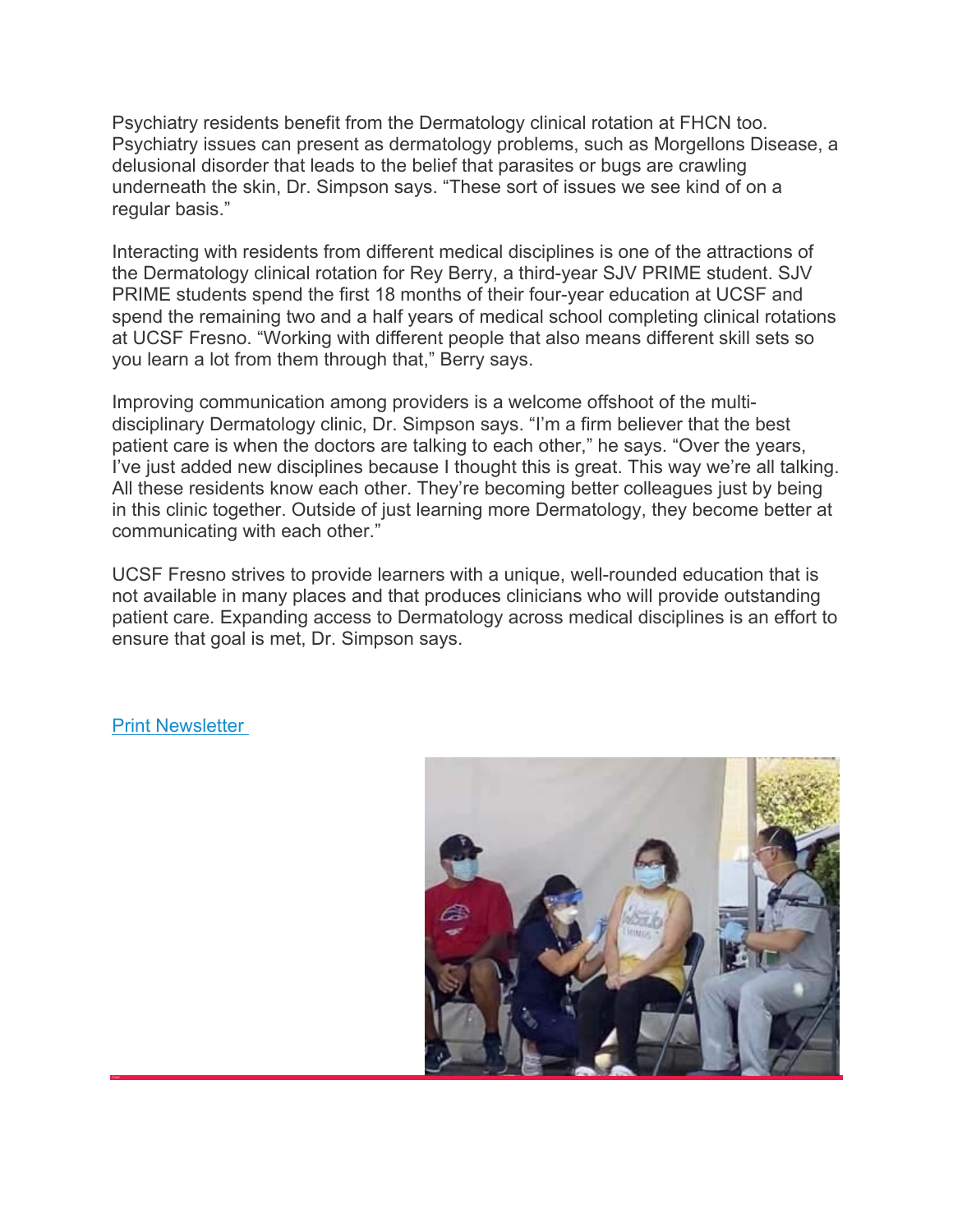## UCSF Fresno COVID-19 Equity Project Is First in Area to Provide Free, Accessible and Early Treatment for Mild to Moderate COVID-19

*UCSF Fresno Mobile HeaLCOVID-19 Equity Project.*

By Brandy Ramos Nikaido

UCSF Fresno's Mobile HeaL COVID-19 Equity Project (CEP) now offers an early treatment for COVID-19. Monoclonal antibody therapy or mAb reduces the need for hospitalization in higher- risk patients with mild to moderate COVID-19 and reduces progression to severe illness by as much as 70%, according to information from the U.S. Department of Health and Human Services. UCSF Fresno CEP was the first in the San Joaquin Valley to offer the treatment for free without requiring an appointment or referral at its drive-through clinic on Shaw Avenue across from Fashion Fair Mall in Fresno.

Monoclonal antibody therapy has Emergency Use Authorization from the Food and Drug Administration to treat mild to moderate COVID-19 positive patients within the first 10 days of symptom onset and who are at higher risk of severe illness, hospitalization or death due to COVID-19. Currently, there are three mAb treatments available in the United States. The UCSF Fresno COVID-19 Equity Project administers REGEN-COV™ (casirivimab and imdevimab).

Mayra Arana, lifelong Firebaugh resident and leukemia survivor, was the first person to receive monoclonal antibody therapy at UCSF Fresno CEP. Her husband Michael Rodriguez was the second. Arana is a UCSF patient and was referred to UCSF Fresno CEP by her oncologist in San Francisco.

Arana received the monoclonal antibody therapy on Sept. 17, 2021. "COVID is very bad – headaches, the chills, body aches, and congestion, feeling like I can't breathe. That's been the worst for me. I have issues with my lungs since when I had leukemia. It's like I'm choking," Arana said.

Arana was diagnosed with leukemia in 2015. She had chemotherapy and a bone marrow transplant in 2016. She is in remission now but is dealing with the aftermath of battling leukemia that includes health problems such as lung issues and Graft versus host disease (GVHD), which can occur after a transplant when donor bone marrow or stem cells attack the recipient. Symptoms vary but in Arana's case, GVHD caused painful blisters in her mouth and throat.

Because of her immunocompromised condition, despite being fully vaccinated, Arana got sick with COVID-19 and so did her entire family. An ideal candidate for mAb, she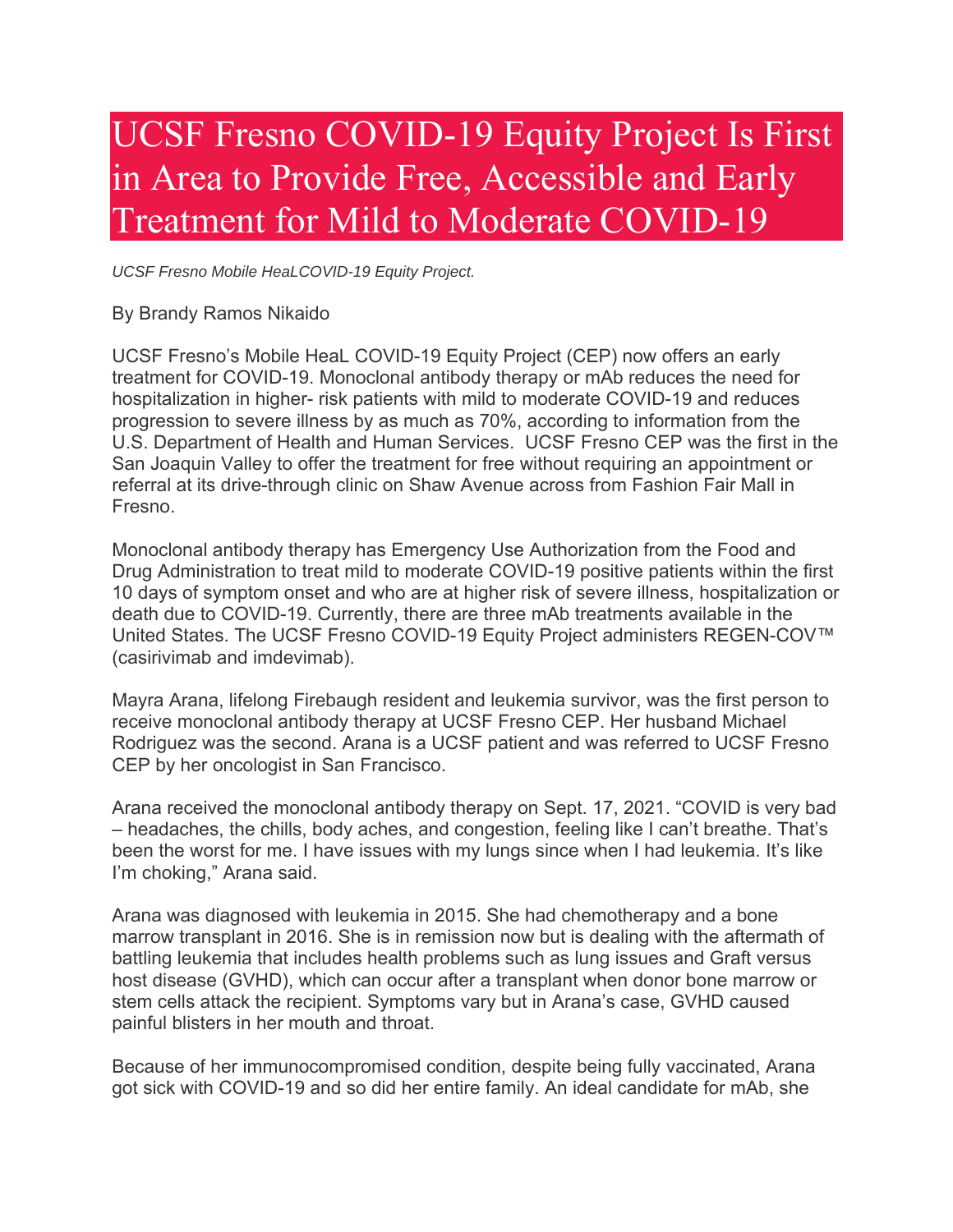was offered the opportunity to receive the treatment at UCSF in San Francisco but there were logistical issues.

"Everyone in my family had it (COVID-19). We would have to take our kids," she said. "I can't take them to a safe spot like in a hotel room. I don't want to expose anyone in the hotel or hotel employees." And having her children stay in the car in a garage during treatment would not work. A local option was very beneficial. "Forty-five minutes away from my home is better than having to do a three-hour drive and still have to wait at the clinic and then come back at late hours in the night. This is definitely good," said Arana.

Monoclonal antibodies are synthetic (laboratory-made) antibodies given to patients through intravenous transfusion or under the skin via injections. The synthetic antibodies help patients develop an immune response or a stronger response. At UCSF Fresno's CEP, four injections are administered, followed by an hour observation period.

"Monoclonal antibody therapy is not a substitute for vaccines. The best way to prevent severe COVID-19 illness is to get vaccinated," said Kenny Banh, MD, an emergency medicine physician, medical director of the UCSF Fresno Mobile HeaL COVID-19 and assistant dean for Undergraduate Medical Education at UCSF Fresno. "Vaccines are administered when people are well. They help them develop their own immune response to COVID-19. Monoclonal antibodies are given via injections to help prevent people who are already sick from getting worse or who have had a recent exposure. Vaccines are preventative. Monoclonal antibody therapy is therapeutic. MAb is available for higher-risk patients whether they are vaccinated or unvaccinated."

Five weeks out from the mAb injections, Arana said she's feeling great.

"I started feeling better in about 24 hours. I haven't gotten sick. I haven't felt weak or any different. I actually feel a little more energetic," she said. "I kind of feel like the injections may have given me a little boost."

While the whole family has recovered from COVID-19, her daughter got sick with a cold recently but so far, Arana has remained well.

"If you have a pre-existing condition or your immune system is low, I definitely recommend mAb," Arana said.

It's not for everyone, Dr. Banh emphasized. This treatment is for people with significant comorbidities and people who have weakened immune responses that put them at risk for developing severe COVID-19.

Despite having EUA and being recognized as a proven treatment, there isn't a lot of awareness or availability of monoclonal antibody therapy, according to a CNN report.

Dr. Banh is hopeful that will change.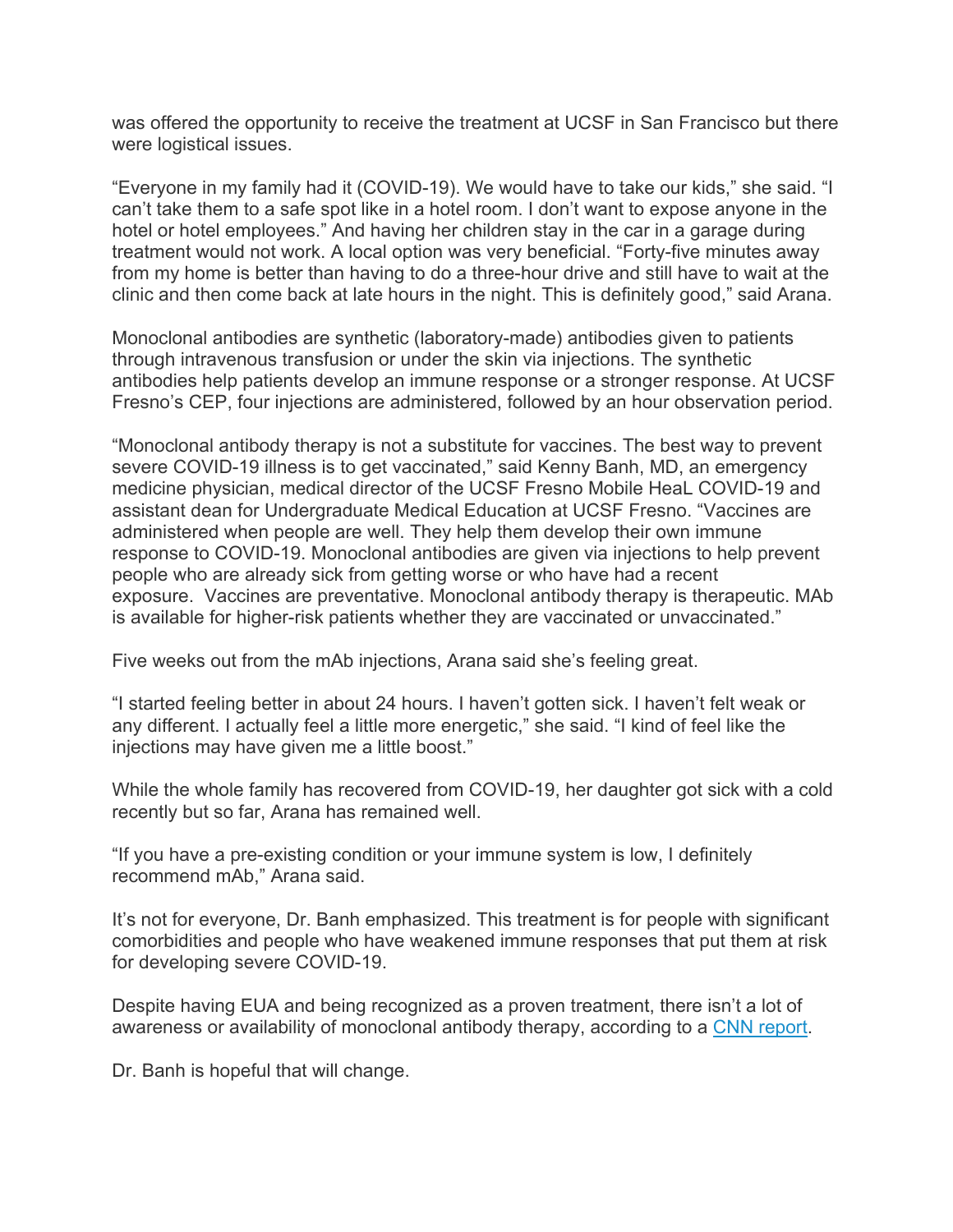"I hope this is a really significant proactive treatment for COVID," said Dr. Banh. "We are starting small and ramping up as much as possible."

In addition to mAb therapy, UCSF Fresno's CEP clinic also administers free COVID-19 vaccines, COVID-19 testing and flu vaccines to the community, especially people from underserved and under-resourced communities. For more information, visit www.fresno.ucsf.edu/cep and follow @UCSFFresno on Facebook, Instagram, LinkedIn and Twitter.

#### Print Newsletter

*Research*

UCSF Fresno Vascular Surgeon Leads Multi-Centered Study on Need for New Scoring System to Assess Risk of Lower-Extremity Amputations in Trauma Patients



*Leigh Ann O'Banion, MD*

By Barbara Anderson

A multi-centered study of patients with traumatic popliteal vascular injuries led by UCSF Fresno Vascular Surgeon Leigh Ann O'Banion, MD, validates the need for a new,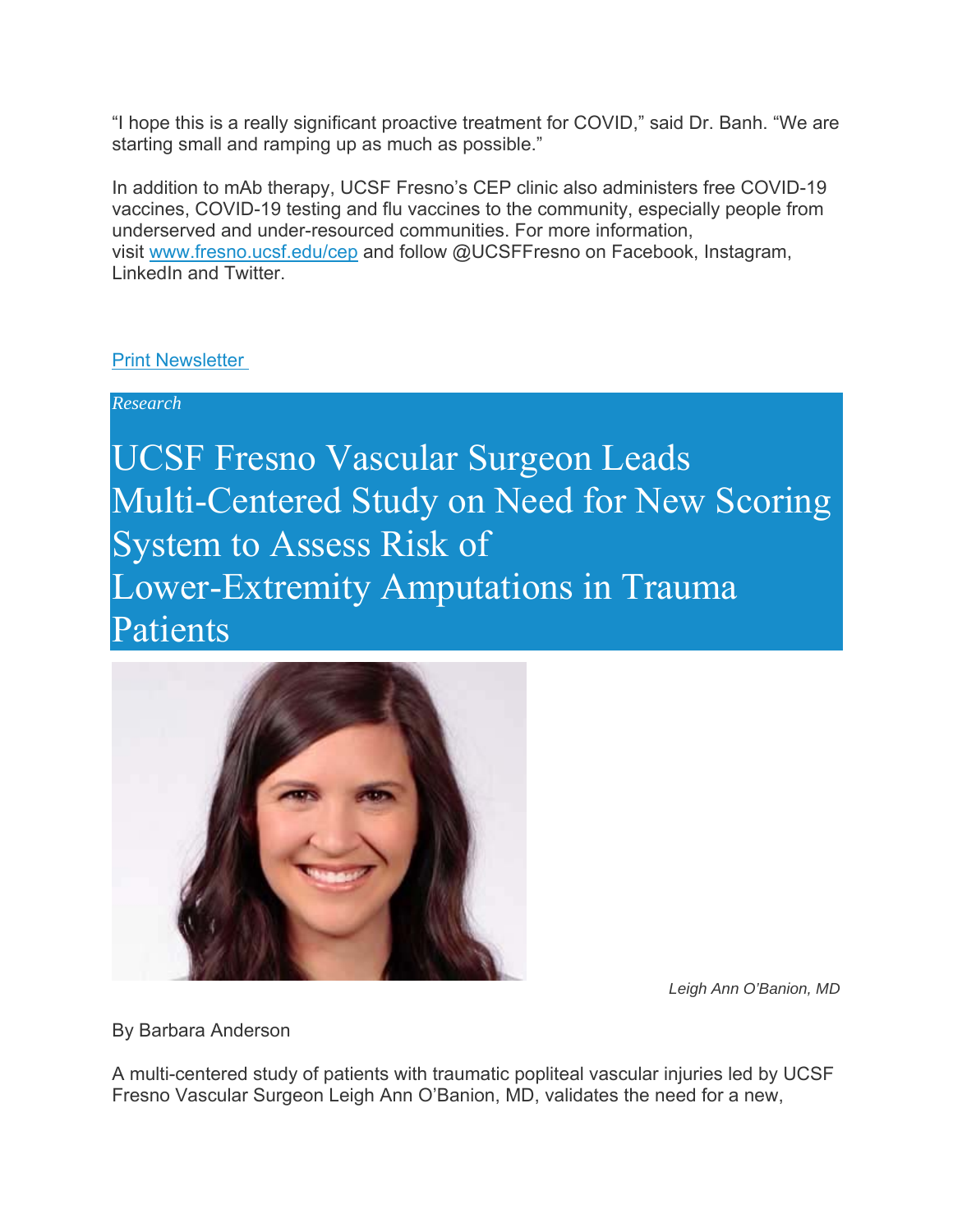simple scoring system to preoperatively assess the risk of lower-extremity amputations in trauma patients.



X-ray Photo (courtesy of Gurinder S. Dhaliwal)

Traumatic Injuries to the popliteal (artery behind the leg) that occur from car wrecks, sporting activities, farming and other accidents are associated with a high risk of amputation (10-15 percent). Traumatic injuries are the second cause of lower-extremity amputations in the United States, behind vascular diseases such as diabetes and peripheral arterial disease. But it has been more than 20 years since the Mangled Extremity Severity Score (MESS) was created. Its complexity and inability to be validated led to the conclusion that a significant need remains to evaluate predictors of amputation after severe lower extremity injury. Dr. O'Banion and colleagues aimed to provide an "easy to use scoring system that risk stratified patients," which differed from prior scores whose aim was to "determine a threshold of futility".

Older scoring systems are more complicated to use and determine only if a limb can be saved or if there is no chance of limb salvage. The study of the POPliteal Scoring Assessment for Vascular Extremity Injuries in Trauma (POPSAVEIT) shows the need for a new scoring system that provides a straightforward assessment of the percent of risk for amputation in a traumatic injury.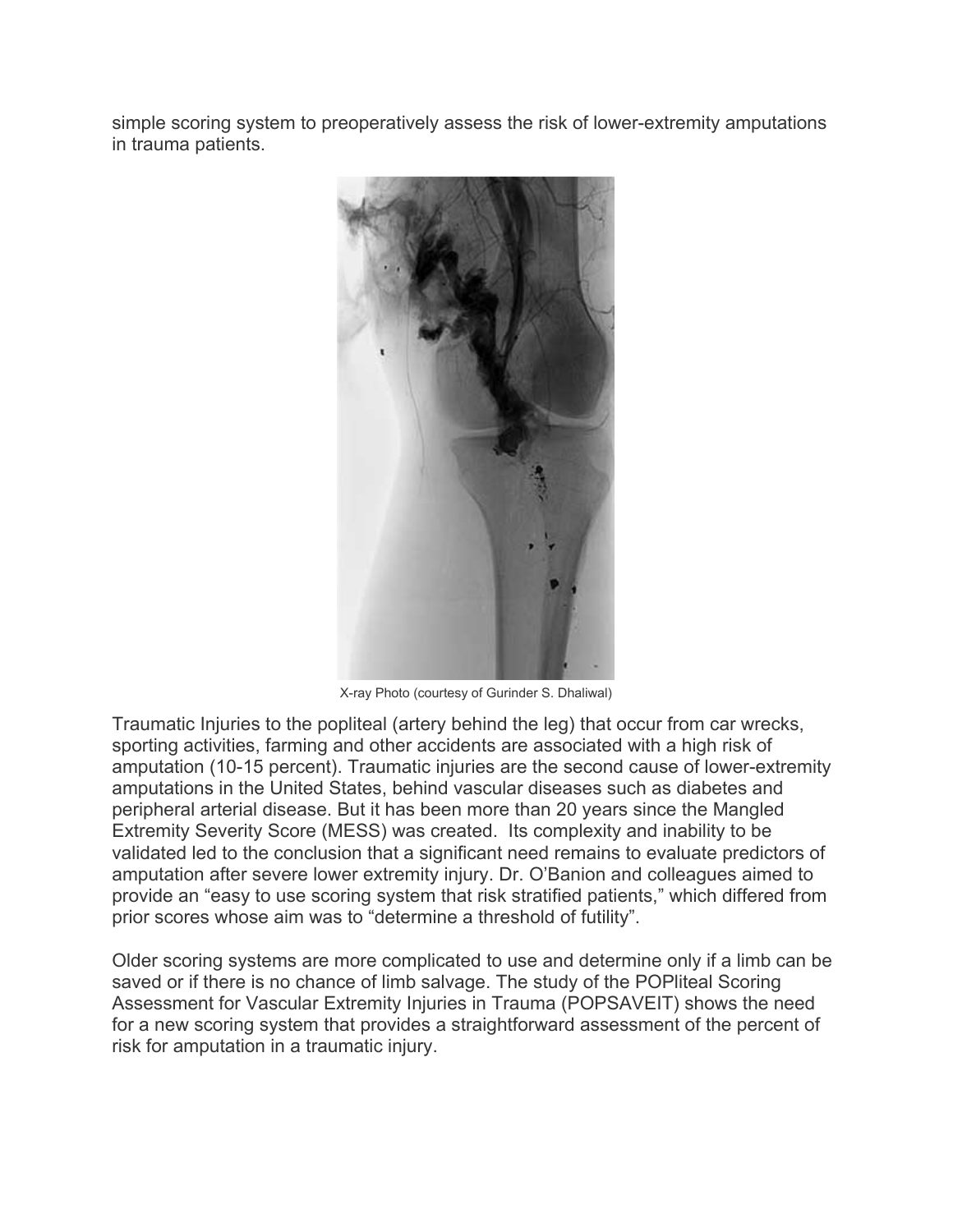UCSF Fresno was the lead research institution for the POPSAVEIT study, which evaluated about 500 patients from 14 institutions across the West Coast. A total of 355 patients were included in the study, with an amputation rate of 16 percent. This was the first multi-institutional study led by a faculty in the Department of Surgery at UCSF Fresno, Dr. O'Banion said. The project began about four years ago when she and Gregory A. Magee, MD, a vascular surgeon at USC, began chatting about the high number of lower-extremity trauma patients seen in Central and Southern California.

UCSF Fresno surgeons provide trauma care at Community Regional Medical Center, which houses the only Level 1 Trauma Center between Los Angeles and Sacramento. "We treat patients from a large catchment area," Dr. O'Banion said. "If someone is injured playing football in Bakersfield, for example, and has a lower-extremity injury, it's a long way to come; we want to risk stratify the patient so that we can better communicate about the injury and the urgency for need of revascularization."

As reported in the September 2021 issue of the Journal of Vascular Surgery, POPSAVEIT derives an amputation risk by applying scores to systolic blood pressure (one point), orthopaedic injury (two points), lack of pedal Doppler (ultrasound) signals (two points), or (one point) for lack of palpable pedal pulses if Doppler unavailable. The higher the overall score, the greater the assessment risk for amputation.

"This can help us communicate better with patients and help with communication between physicians about this devastating injury," Dr. O'Banion said. For patients, the preoperative scoring system provides a risk level for limb loss, regardless of the best efforts of surgeons. "It is important, for any surgery that you know the risk of the surgery and that you know the percent of successful outcomes." Also, trauma surgeons responding to calls will know by the POPSAVEIT how severe the injury is and the urgency for their response.

The POPSAVEIT system is practical, too. It can be in any environment no matter how austere. "If you are in the military at war, you can use this scoring system or if you're at a Level 1 trauma center, you can use it, because all it requires is a blood pressure cuff and a physician," Dr. O'Banion said.

The research has been rewarding, she said. "It's been a labor of love over the last four years for Dr. Magee and me. We hope to have a tool that will be used across U.S. institutions and eventually in all environments on a global level."

Print Newsletter

.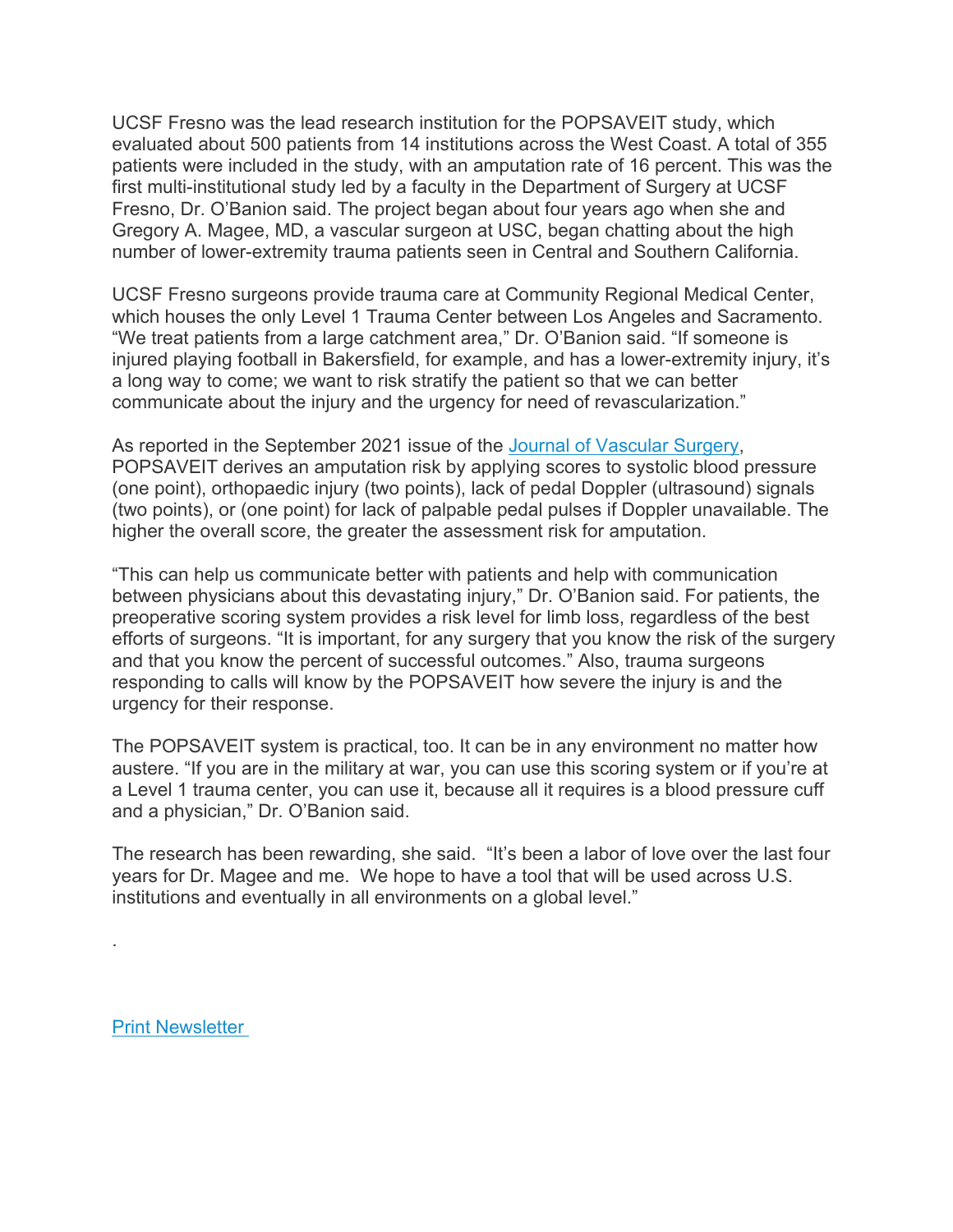

UCSF Fresno Partners with Fresno State and Community Cancer Institute on Nutrition-Cancer Study

*Shabnam Pooya, PhD, Fresno State assistant professor in the Department of Food Science and Nutrition with student (Photo courtesy of Geoff Thurner, Fresno State)*

By Barbara Anderson

UCSF Fresno is collaborating with Fresno State and the Community Cancer Institute (CCI) on a retrospective study to determine the effects of nutrition on outcomes and survival for patients with different types of cancer.



Amir Fathi, MD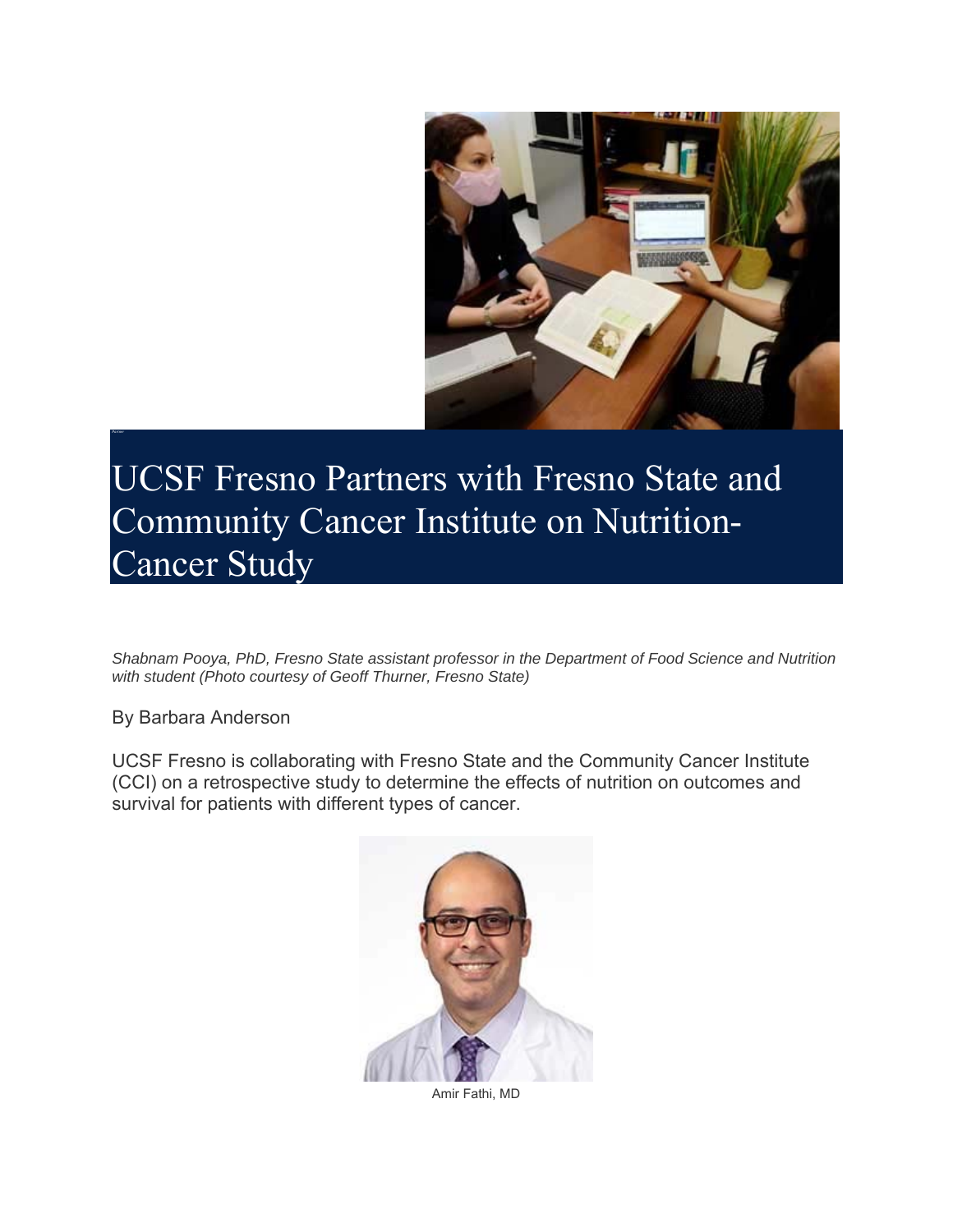"We realize one of the most important things that affects the outcome of cancer is the nutritional status of the patient during cancer treatment," said Amir Fathi, MD, a UCSF Fresno surgeon, hepatopancreaticobiliary specialist and principal investigator in the study.

Preliminary results of the nutrition-cancer study showed 74 percent of breast cancer patients were either obese or overweight based on their body mass index (BMI), said Shabnam Pooya, PhD, Fresno State assistant professor in the Department of Food Science and Nutrition. Dr. Pooya supervises undergraduate Human Nutritional Sciences students who review patient medical charts at CCI. The medical records are of randomly selected cancer patients from 2009 to 2019 who consented to have their patient data used for research.

"We want to know the effect of nutrition related factors on the survival of these type of patients," Dr. Pooya said. "What was the effect of the food they eat? How does that affect their survival or how does it delay the spreading of their cancer or improve their treatment? What about the percentage of their muscle to their fat or some other markers for body composition? What about inflammatory markers affected by their diet and by their disease. We want to look at all these nutritional factors and find the relationship of these factors and the patients' survival and the cancer patients' outcomes."

The study began as a small pilot project at Fresno State in 2020 that analyzed nutritional data on 250 patients (50 patients each with breast, liver, pancreatic, stomach and colorectal cancers). The most promising results from the pilot project were for breast and liver cancers and more information is now being collected on 250 breast cancer and 250 liver cancer patients. Results from the pilot project showed, for example, that in breast cancer, when the BMI is high, when the patient is obese or morbidly obese, the chance of metastasis (cancer spreading outside the breast) is higher, Dr. Fathi said. The results, however, are from a sample size that was limited to 50 patients. Therefore, the current study of a bigger sample size, may show different results, Dr. Pooya said.

This is the first time that UCSF Fresno, CCI and Fresno State have collaborated on a research project. "It is a teamwork on a multi-disciplinary path," Dr. Pooya said.

Dr. Fathi said partnering with Fresno State and CCI on the cancer nutrition study has been beneficial for all. He is chair of the Cancer Committee at Community Health System, which operates CCI. "When CCI opened in Clovis in 2018, we were really focused on building the best possible treatment platform for our patients in the San Joaquin Valley," Dr. Fathi said. "After achieving this goal, we decided to not only provide the best care, but to produce knowledge – to do research – to be an institution that touches multiple aspects of the cancer care, including research. So rather than reinventing the wheel, we wanted to collaborate with the powerhouses in the town, and Fresno State is a great place. They have wonderful teaching programs, and they know a lot about food because we're in an agricultural area."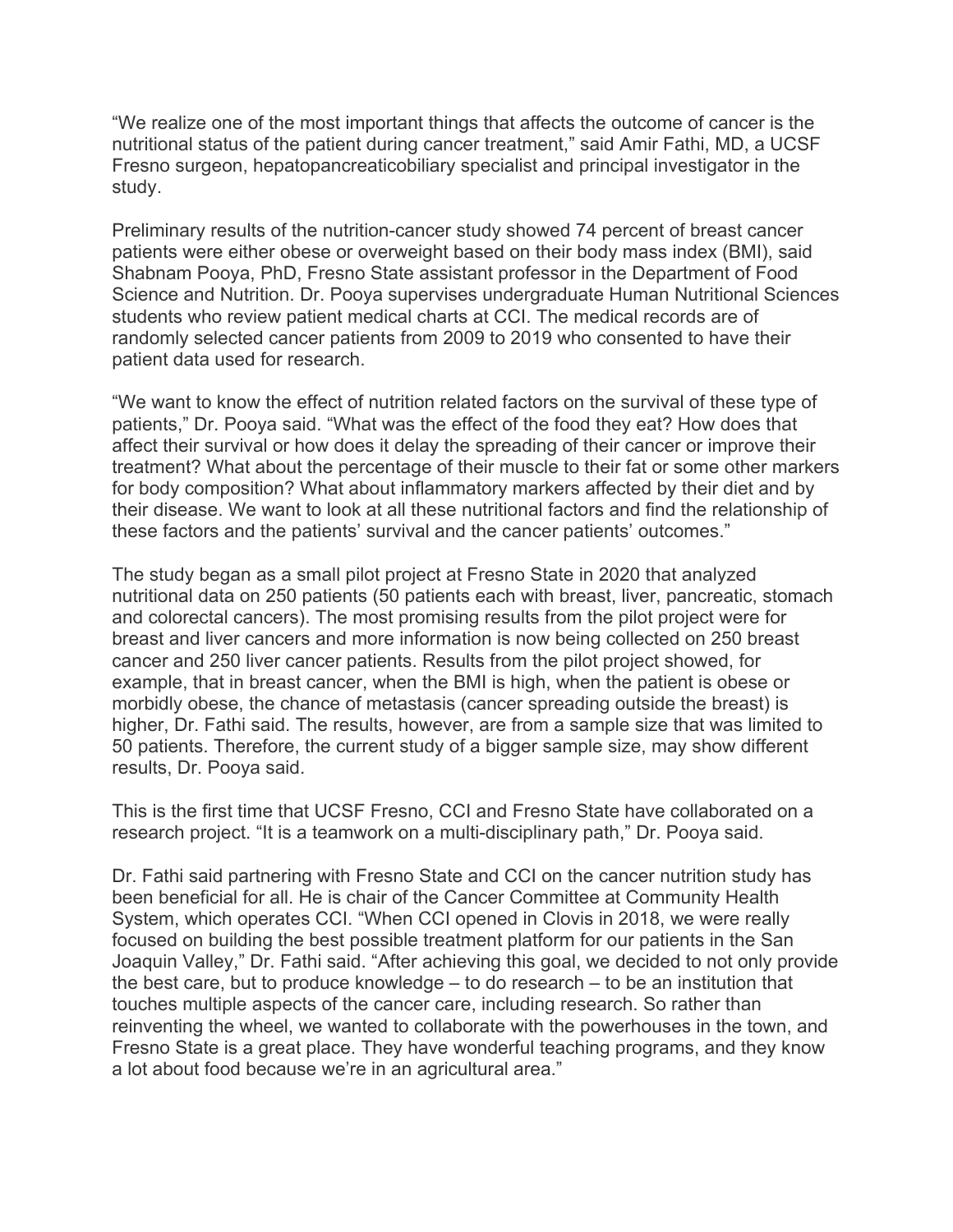Having the opportunity for CCI to participate in research has been exciting, said Lynette Smiley, vice president of cancer services and diagnostic services for Community Health System. "It's great to be a part of partnership within the community, with students and with our own staff as well. It gives us an opportunity to show our young people what they can do, not only in nutrition, but in research and having that inquisitiveness to find solutions and find out how to achieve good outcomes."

Vanessa Ramos is one of the Fresno State nutrition students who is working on the study as part of her Jordan Collage Honor research program. A junior and Human-Nutritional Sciences, Dietetics major, Ramos goes to CCI sometimes several days a week to review patients' medical charts. "I look for past medical history, BMI, blood work and lipid panels for every patient," she said. Drs. Pooya and Fathi use information from the medical records for a multi-regression analysis to associate the findings with medical outcomes, including patient survival rates after five years.

Part of Ramos' time includes reading registered dietitian's notes, which she finds intriguing. "It was great to see how they take their notes so when I'm in a clinical setting I will know the acronyms they use and the type of information they put in a nutrition assessment." Ramos, who grew up in Porterville, said the research experience has solidified an interest in becoming a registered dietitian. And she wants to stay in the Valley. "I see myself working in oncology because of the research I've done already. It's been very interesting."

Dr. Pooya enjoys working with the Fresno State students. "We're here to provide the best education and hands-on experience to better prepare students for the job market competition and encourage them to stay in the Valley. That's a main goal here to inspire them to find their future job here and be ready for it by all of these skills sets that they learn during their years of education here."

The involvement of Fresno State students in the study is a pathway for future health care workers, Dr. Fathi said. "We want to excite the students about the Valley and what is going on and promote staying in the Valley. We really want them to get trained in the Valley and stay in the Valley, because we have a huge shortage of health care providers."

UCSF Fresno's collaboration with CCI and Fresno State also provides opportunities to improve patient health now – and in the future. "We realize how important nutrition is in cancer treatment and that surgery or chemotherapy is not enough," Dr. Fathi said. "We need to look at the other aspects of the treatment to have the best possible results."

**Print Newsletter** 

*Inspire*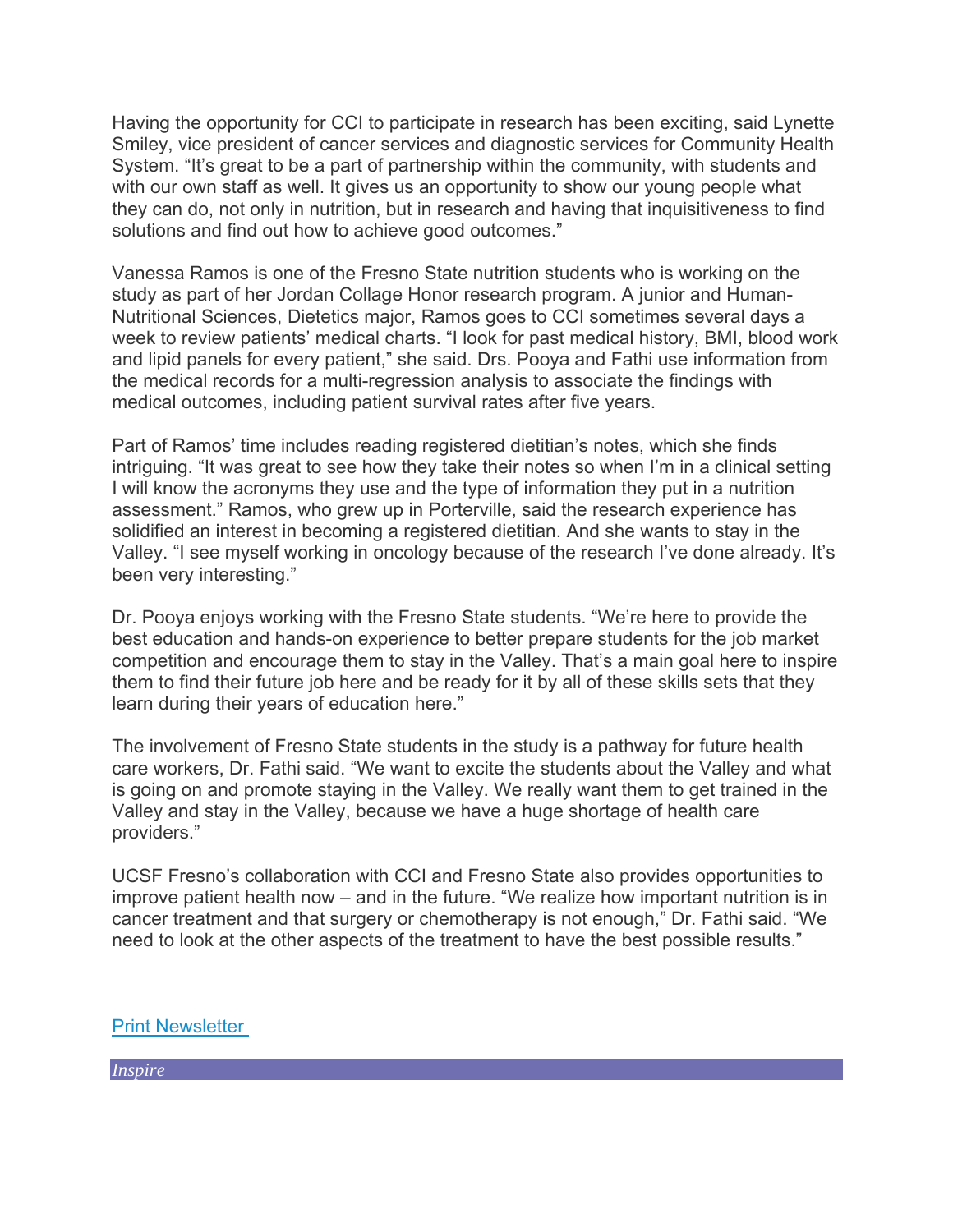# UCSF Fresno People Spotlight



*Monique Kaur Atwal, MD, and Enid Picart, MD (left to right)*

UCSF Fresno's success and growth are a direct result of the dedication and inspiration of our faculty, staff, residents, fellows, students, alumni, partners, donors and friends. In each issue of Focus, we introduce you to the people who contribute to the greatness of UCSF Fresno through informal interviews.

This month, we are featuring two UCSF Fresno resident physicians and SJV PRIME alumnae: **Monique Kaur Atwal, MD,** and **Enid Picart, MD.** 

#### **Please meet Monique Kaur Atwal:**

#### **What is your name? Nickname?**

Monique Kaur Atwal, MD

#### **In what program are you training? What year are you? How many years is the training program?**

I'm a third-year resident in the UCSF Fresno Department of Psychiatry Residency. It's a four-year program.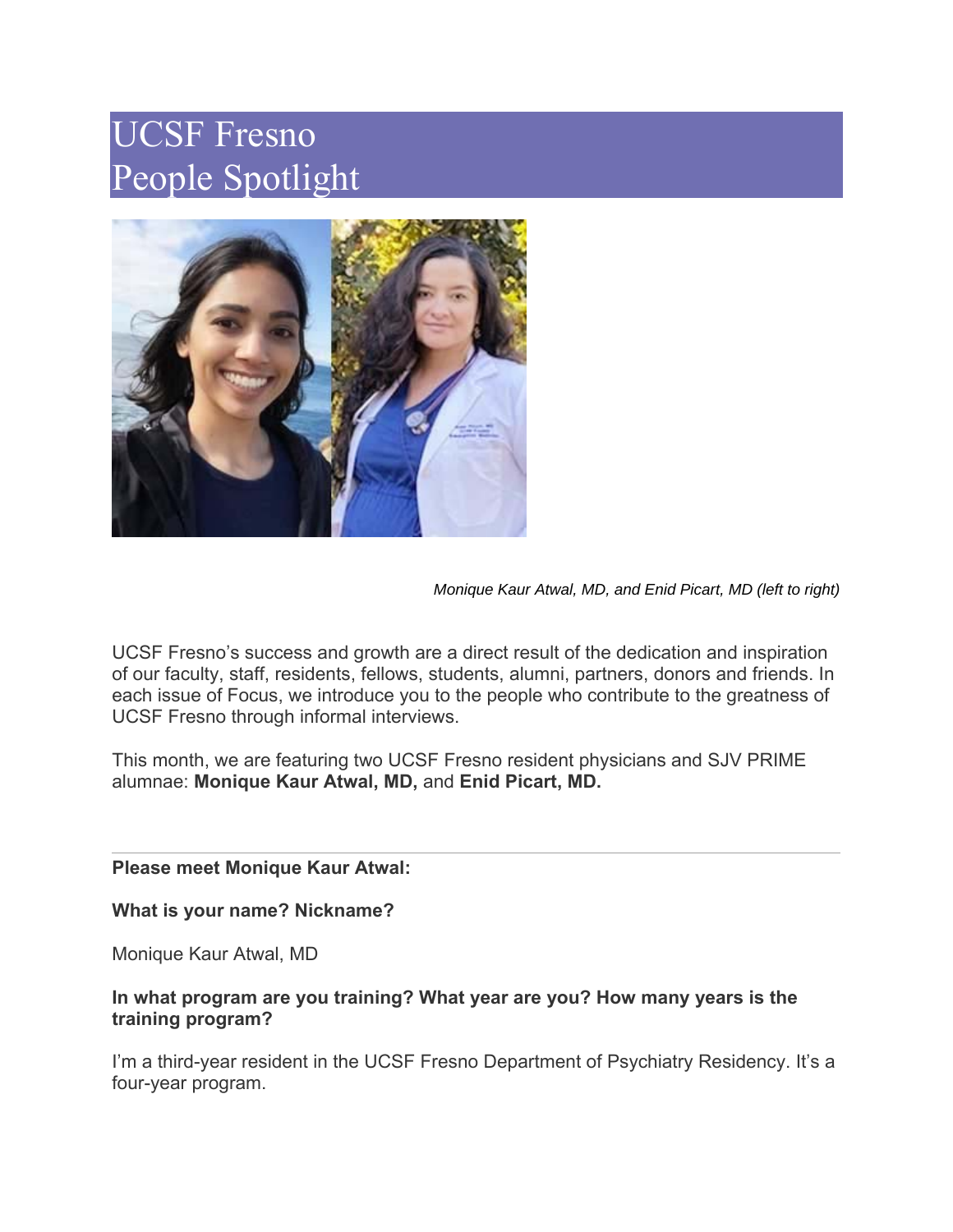#### **Where did you grow up and where did you go to school (high school, college, graduate school, any other certifications)?**

I grew up in Selma, California. I attended Sunnyside High School and was part of the Sunnyside High School Doctors Academy. I graduated from UCLA with a Bachelor of Science. I graduated from the UC Davis School of Medicine Postbaccalaureate Program. I earned my medical degree from the UC Davis School of Medicine in the San Joaquin Valley Program in Medical Education (SJV PRIME).

#### **What inspired you to pursue your specialty?**

While on clinical rotations in medical school, I found that I was more drawn to conversing with patients than monitoring clinical data. Psychiatry was the field that allowed me the most patient interaction and time to truly understand my patients, their past, their current struggles, and to build a therapeutic relationship.

Growing up in the San Joaquin Valley, I am also aware of the physician shortages highly prevalent here, and in mental health particularly with there being a large deficit in a population highly vulnerable to such issues. My goal has always been to give back to my community and now I plan to raise awareness for mental health in our local minority populations and attempt to make mental health care more accessible.

#### **In what way did SJV PRIME influence your path to becoming a physician?**

SJV PRIME allowed me to complete my third- and fourth-year medical school clinical rotations in Fresno, which exposed me to the unique issues our community faces today. With this exposure, I was able to truly see how my future career choice would impact the community I planned to stay in post training. Through SJV PRIME, I also was able to further my education on cultural competency, socioeconomic determinants of health, and build relations with local resources and minority organizations.

### **What is the best part of your job? What is the hardest?**

The best part of my job is seeing patients improve and gain better quality of life with your help. The hardest part is working with certain patients who struggle to maintain a stable mental state due to noncompliance, substance use, or socioeconomic issues. It is difficult to see your efforts fall short but as a psychiatrist, we must understand the external and internal factors of each person that influence who they are and the decisions they choose to make.

#### **What do you think is needed to normalize mental health?**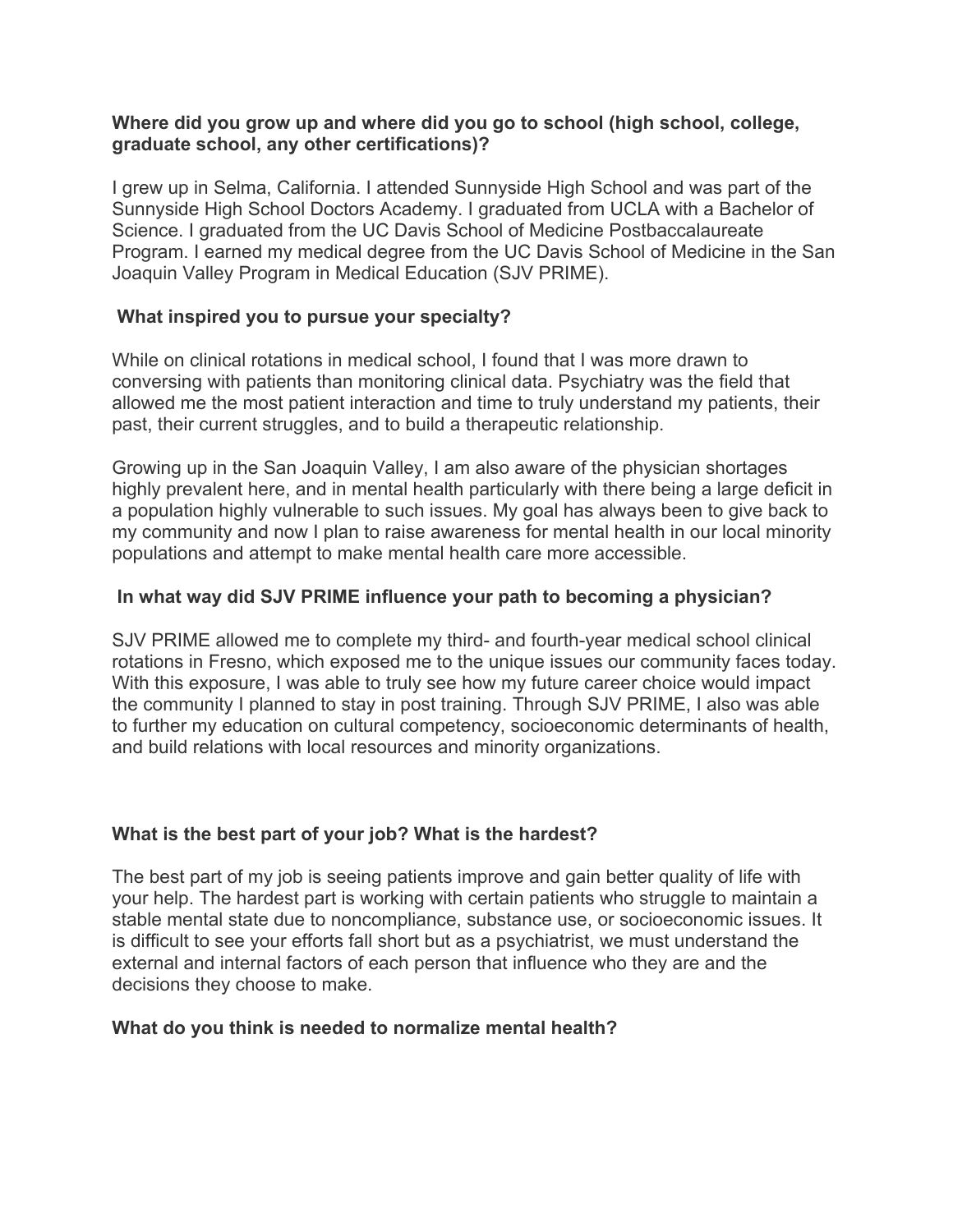To normalize mental health, more community awareness is needed in schools, churches, local organizations, etc., and more and easier access to resources is important.

#### **What do you like to do in your off time?**

I enjoy cooking, playing with my dog Mylo, wine tasting, DIY projects, and attending sports games.

#### **What is the most important thing you would like people to know about you? Or what else would you like to add about you, your background, family or career?**

Like most, I have overcome my personal struggles to get to where I am today. With the help of the Doctors Academy program, the Latino Center for Medical Education and Research, and UCSF Fresno, I have been fortunate to gain a community of professionals who have supported me immensely on this path. I hope to continue this by giving back to my community both professionally and educationally as a mentor and support for future health professionals to continue addressing the needs of the SJV.

#### **Please meet Enid Picart, MD:**

#### **What is your name? Nickname?**

My name is Enid Picart, MD. Nickname Pica, nickname given to me by one of my good friends, Fatima, in the UCSF Fresno Pediatrics Residency Program.

#### **In what program are you training? What year are you? How many years is the training program?**

I am currently a second-year resident at the UCSF Fresno Department of Emergency Medicine Residency Program. This program is four-years. I am half-way through!

#### **Where did you grow up and where did you go to school (high school, college, graduate school, any other certifications)?**

As a kid we moved around A LOT. I was born in San Mateo, California, and I lived in Sparks, Nevada, until the fifth grade then we moved to Modesto, California, which I identify as my hometown. I went to Peter Johansen High School then went to UC Merced for my undergraduate education in Human Biology with an emphasis in Biochemistry. After graduating, I took several years off to pursue community-based work, which I still enjoy and do now when residency training permits.

#### **What inspired you to pursue your specialty?**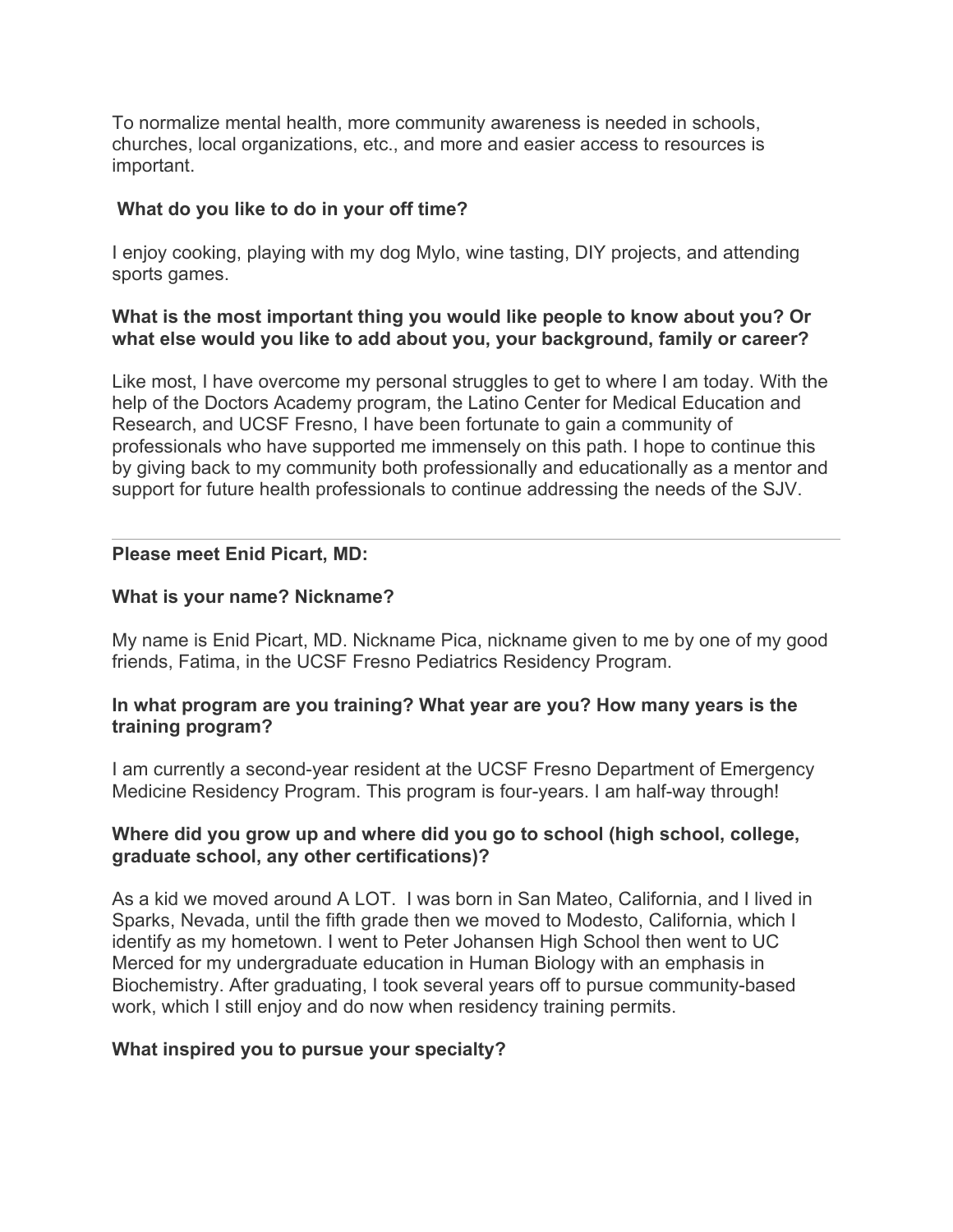As a child my family was uninsured. Both my parents are self-employed house cleaners so the emergency room was all we really knew as a go-to location for health care. It was not until I got older and started to understand the difference between emergency care and primary care that eventually we were able to qualify for primary health care services on a sliding-scale through a Federally Qualified Health Center (FQHC). However, being in the emergency room for various ailments that affected both my father and mother and seeing the lack of diversity as well as bilingual physicians in the emergency room really stuck with me as a child. At the age of seven, I was my parents' interpreter doing my best to translate when my mother would tell me "que tengo aire en la espalda," which directly translates to "I have air in my back." The medical translation is "I have back pain (likely due to cramping)." I saw then that I could make a difference as a physician and not just one a patient at a time. As an ED provider, I work with an amazing team that also helps to connect patients with the resources they need. I also have time to continue working in the community such as with the UCSF Fresno Mobile HeaL Clinic whenever possible.

#### **In what way did SJV PRIME influence your path to becoming a physician?**

I knew while at UC Merced when I learned about the SJV PRIME program, that it was the program for me. I was raised in the Central Valley and wanted to stay, live, train and work in the Valley so the program was the perfect fit. The SJV PRIME is a spectacular program that focuses on training students with a passion and drive to serve the region. I knew that I wanted to continue serving the Valley community well after medical school and residency and I focused my efforts on getting in. I knew that not only would I get an awesome medical education but also the opportunity to train directly in the population I want to serve and to learn more about the various communities in the region.

#### **What is the best part of your job? What is the hardest?**

The best part of my job is when I am asked by a patient to be their primary doctor or when I am thanked for taking the time to listen and address a patient's concern. The hardest part of my job is balancing everything – continuing to stay on top of current medical information and procedures while also finishing patient notes on time and importantly, providing excellent medical care.

#### **What is at the top of your personal or professional to-do list?**

At the top of my personal to-do list at this moment is to deliver my husband's and my first child. We are expecting our first baby and we are super excited. It has been tough during residency, but I have had so much support from the ED staff, my fellow residents and the Emergency Medicine Program faculty and staff.

Professionally, I am looking into possible options for fellowship as I want to continue teaching but also critical care intrigues me greatly. In addition, my goal always is to continue to expand my knowledge base so that I can be an excellent emergency physician for Central Valley residents.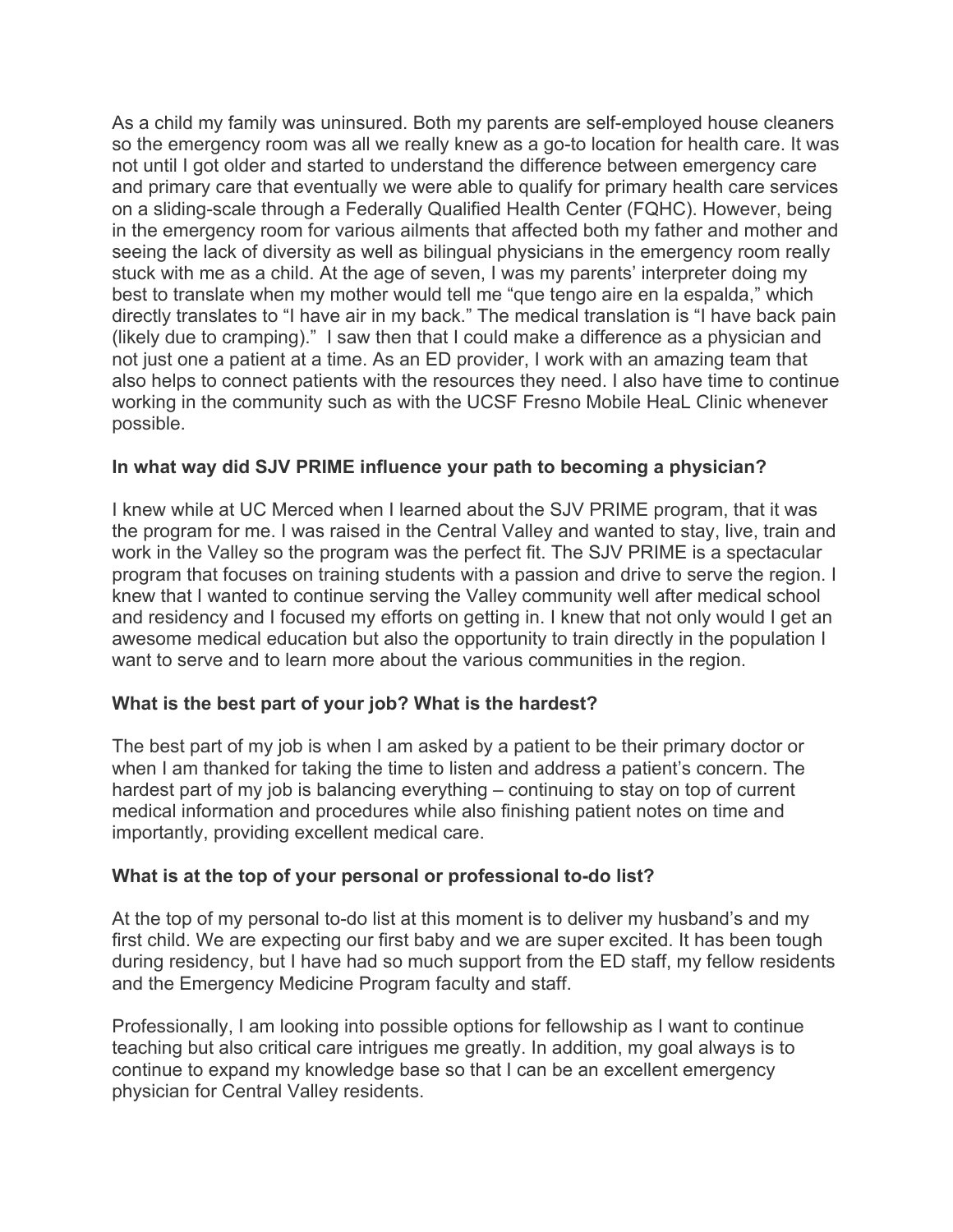#### **What do you think is needed to normalize mental health?**

This is a tough question. I think there may be cultural misconceptions about mental health that at times does not allow people to seek mental health services. As a Latina, I know that culturally, mental health is not usually taken seriously in our community. There is a negative connotation to needing mental health services. I think that if more people who have sought mental health services share their experience this can also be very helpful to others who may not know or understand what services exists.

As a medical provider, student and individual who has personally benefited from mental health services, I recommend these services to my patients and provide my own experience with these services as a steppingstone into the conversation.

In addition to sharing and even offering mental health resources, I think that improved access to mental health services will help to normalize mental health. Unfortunately, there is a limitation of all medical services in the Valley, especially mental health services. If there is an improved effort to bring in mental health providers that take MediCal and Medicare this would allow our low-income patients a much needed resource. Waiting periods to seek mental health services can take up to six months to a year to gain access to and also the number of visits are usually limited to one visit per month, at least this is what my patients who are actively seeking mental health services tell me.

#### **The zombie apocalypse is coming. Which three people from UCSF Fresno would you pick to be on your team and why?**

Dr. Sue Spano, Emergency Medicine faculty because she is one the best wilderness medicine faculty that I know and I think her skills would be ideal in said situation. Dr. Kenny Banh, Emergency Medicine faculty, UCSF Fresno Mobile HeaL Clinic director among other titles, because I think that he can likely talk himself out of any situation with his awesome negotiating skills. And Dr. Betty Liao, director of Wellness and Mental Health Support Services at UCSF Fresno. I know that during an apocalypse I am going to need some mental health pep talks.

#### **What do you like to do in your off time?**

I really enjoy spending time with my family and friends that means either staying at home or going for walks and hikes around the area. I enjoy exercising, yoga is my jam. Currently, I'm also on an audiobook kick, listening to everything from fantasy/fiction to financial to-do books.

#### **What is the most important thing you would like people to know about you? Or what else would you like to add about you, your background, family or career?**

As I begin my journey into motherhood as a resident, I just want my patients to know that I will continue to advocate for their health to the best of my ability regardless of how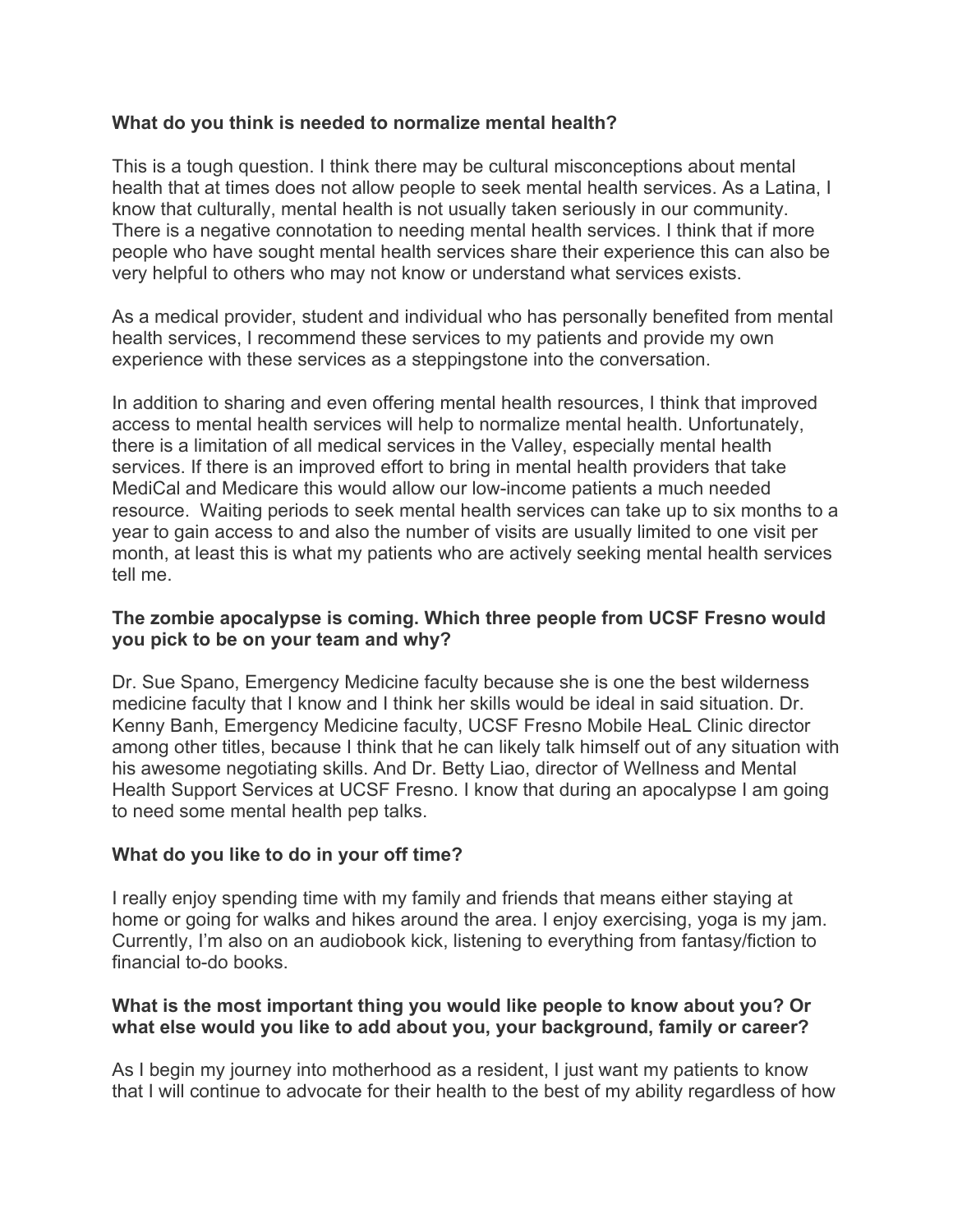sleep deprived I may be. I come from humble roots and with a passion to help others and I want to continue to instill this in our son, Panchito. As he continues to grow, I want him, as well as others, to see the wonderful offerings that the vibrant Central Valley community has to offer its residents and this is a wonderful place to raise a family, be part of a community and flourish as a medical professional. I am hoping to stay in the Central Valley for the long haul as a physician but most importantly as an educator and mentor to those from this community who are aspiring to be medical professionals themselves. Si se puede!

Print Newsletter



## Isnardi Foundation Gift to UCSF Fresno Promotes Learning and Discovery

By Kathleen Smith, Development and Alumni Relations, UCSF Fresno

Thanks to a gift from the Isnardi Foundation, the UCSF Fresno Clinical Skills Lab and Simulation Center added a new childbirth simulator mannequin and with other funding the center was expanded into adjacent space, nearly doubling in size and allowing for dedicated simulation rooms by specialty. In addition, a state-of-the-art learning management and audio-visual system was installed to record each training session from multiple camera angles, including data from patient monitors to provide valuable feedback to assess the learner's performance. These much-needed additions represent Phase One of upgrades to the Skills Lab and Simulation Center. Additional renovations are needed to continue to meet the demands of our growing regional campus.

 Each year, UCSF Fresno trains nearly 300 residents, fellows and physician assistants. Roughly 50% of our graduates remain in the Central Valley and about 70% stay in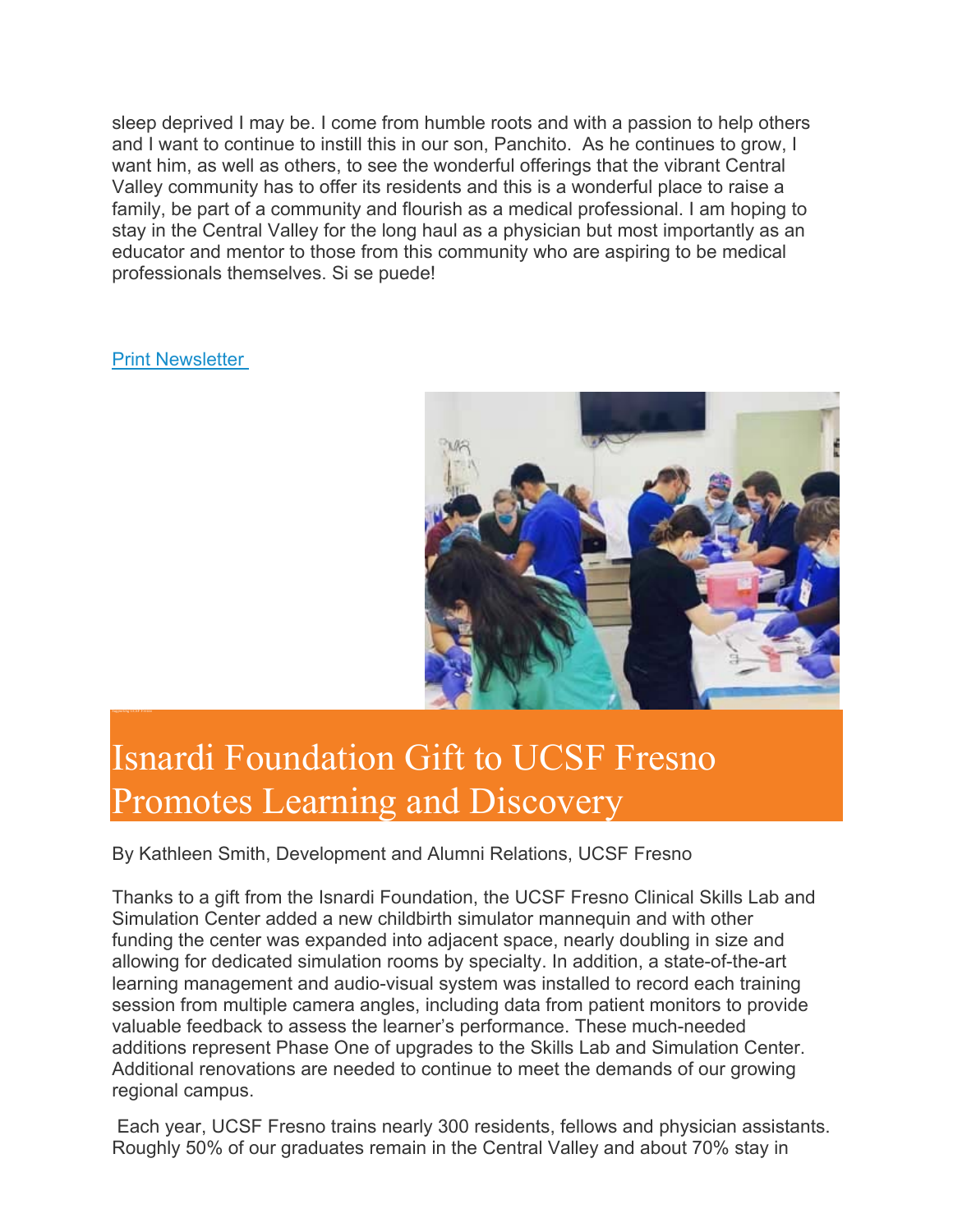California to care for patients, teach future physicians or continue their medical education.



As a regional campus of the UCSF School of Medicine, students in the San Joaquin Valley Program in Medical Education (SJV PRIME) live and train in Fresno for the final two and a half years of medical school. We also host medical students from other medical schools for rotations, and help prepare middle, high school and college students for careers in health and medicine through a variety of career pathway programs.

Medical simulation is an integral component of medical education for all groups of learners. The UCSF Fresno Clinical Skills Lab and Simulation Center provides students and physicians with hands-on experience in a simulated clinical environment so they can safely acquire the knowledge, skills and attitudes needed to care for patients in the real world.

During simulations, learners practice responding to common medical procedures, complex medical conditions and life-threatening emergencies through a combination of role play, low and high-tech tools in a variety of settings including mock examination and operating rooms. Simulation tools include task trainers to practice specific skills such as lumbar punctures, intubation and suturing, as well as realistic interactive patient mannequins.

The Isnardi Foundation was established in 2006 by Fresno native and graduate of the University of California, San Francisco School of Pharmacy (1943) Vince Isnardi. Dr. Isnardi dedicated his life to helping improve the health of his patients as well as the broader community where he was born and raised. He passed away in 2011, but his life of giving and caring continues through the work of the Isnardi Foundation.

The Isnardi Foundation gift also enabled the purchase of a new childbirth simulator mannequin. Known as Victoria, this high-fidelity training tool simulates a full range of obstetrical events to mimic human anatomy and physiology and create more realistic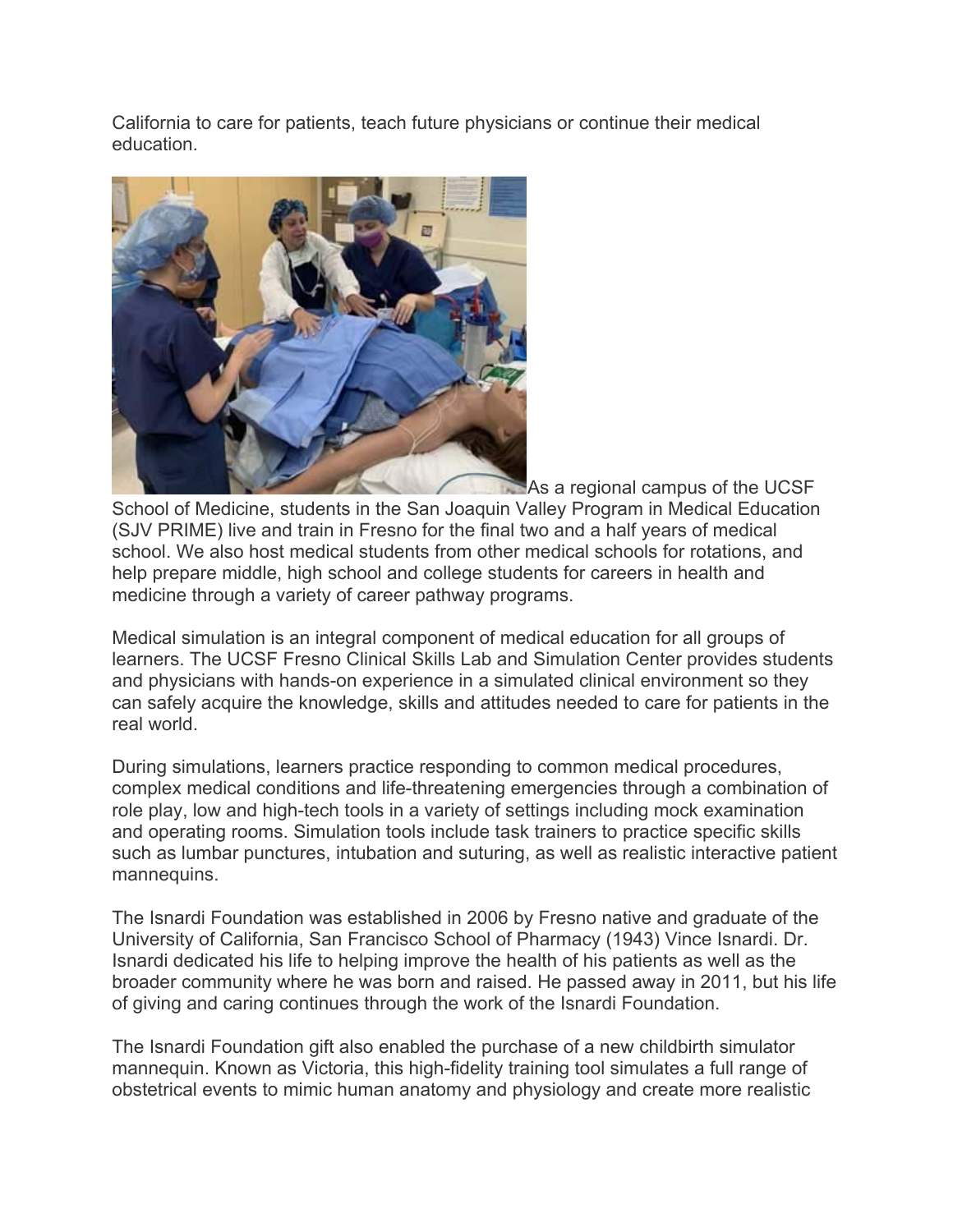clinical scenarios. For example, her eye movements can illustrate signs of stress, stroke, head trauma, and many other diseases and conditions. With a fully programmable airway, she can be connected to a ventilator just as you would a real patient.

The UCSF Fresno Department of Obstetrics and Gynecology (OB/GYN) holds regular training sessions for its residents with Victoria as their patient. Using the dedicated OB/GYN/Pediatric simulation suite, they practice true-to-life delivery and other OB/GYN scenarios while an integrated array of sensors tracks their performance for review and debriefing later with their team and faculty – leading to the best care for the patients we serve.

"Our faculty and residents tell us how realistic the exercises are with Victoria," said Lee Hagerty, Medical Simulation Educator for the Simulation Center. "The attention to detail when performing a C-section is incredibly true-to-life. She is by far the highest-fidelity human patient simulator we have in the Center."

Victoria and other mannequins in the Simulation Center have also been used in community outreach, helping educate Emergency Medical Services (EMS) community partners at American Ambulance, to educate local high school students in the Doctors Academy program and illustrate the teamwork involved in a Code Blue scenario during a session of the 2021 Mini Med School series.

We are grateful for the support of the Isnardi Foundation and their commitment to carry on the legacy of their founder to help improve health in the community Vince Isnardi was proud to call home. With additional support, we can continue to expand and improve this state-of-the art facility to keep pace with the growing number of residents, fellows and medical students training at UCSF Fresno.

Please consider making a gift to the UCSF Fresno Clinical Skills Lab and Simulation Center to help us continue to provide the highest caliber of teaching and education for our learners and future physicians. For information about other ways to give, please contact Kathleen Smith, Assistant Director of Development for UCSF Fresno, at (559) 499-6426 or kathleen.smith@ucsf.edu.

Print Newsletter

*Kudos*

UCSF Fresno Recognition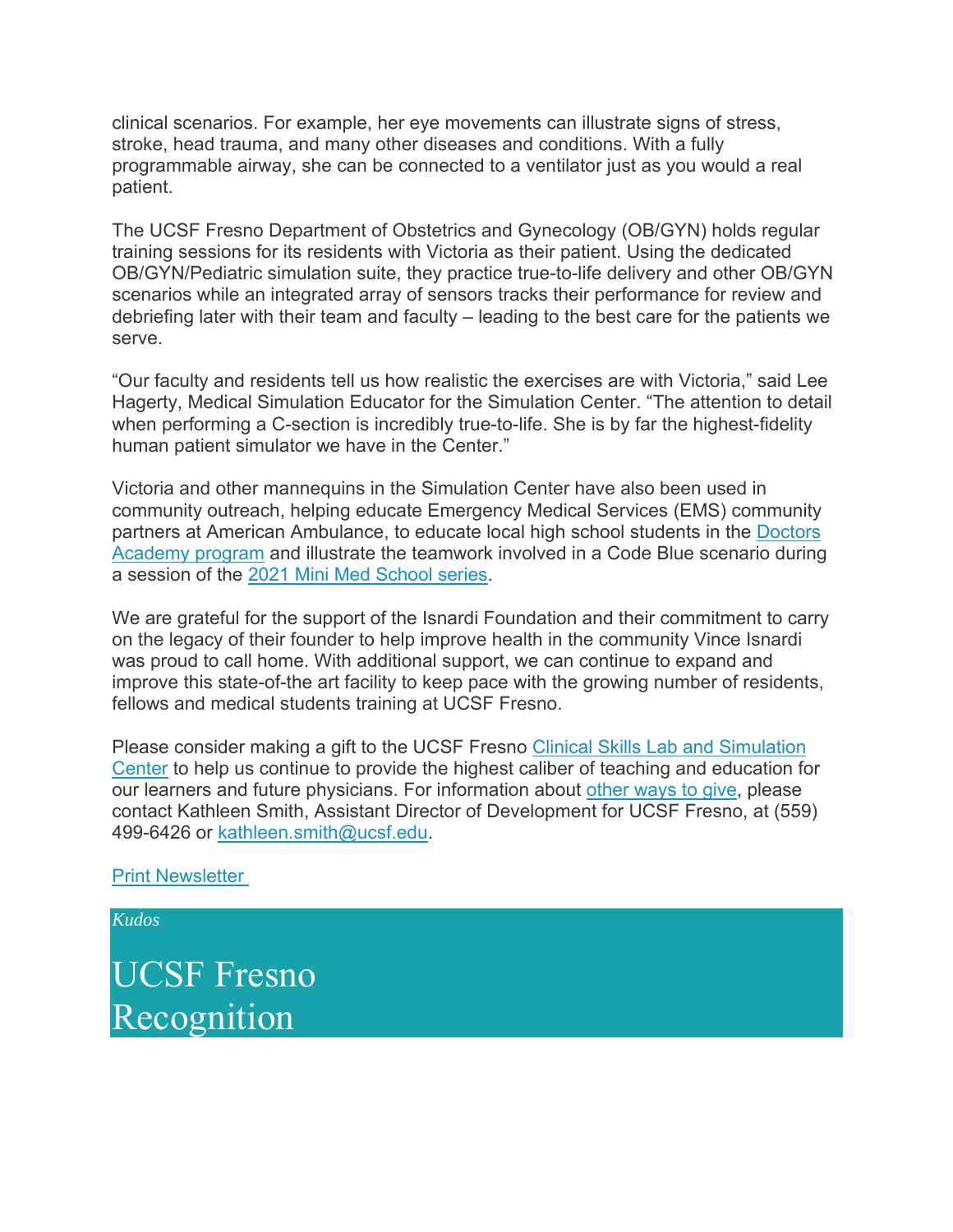

Patil Armenian, MD; Brian Chinnock, MD; Jessica Fujimoto, MD; Lily Hitchner, MD; and Xian Li, MD (left to right)

Congratulations to the five Emergency Medicine (EM) faculty members at UCSF Fresno who were recognized among the recipients of this year's **Excellence in Teaching** Awards from the UCSF Haile T. Debas Academy of Medical Educators. EM faculty include: **Patil Armenian, MD; Brian Chinnock, MD; Jessica Fujimoto, MD; Lily Hitchner, MD; and Xian Li, MD.** Program Director Stacy Sawtelle-Vohra, MD, made the announcement.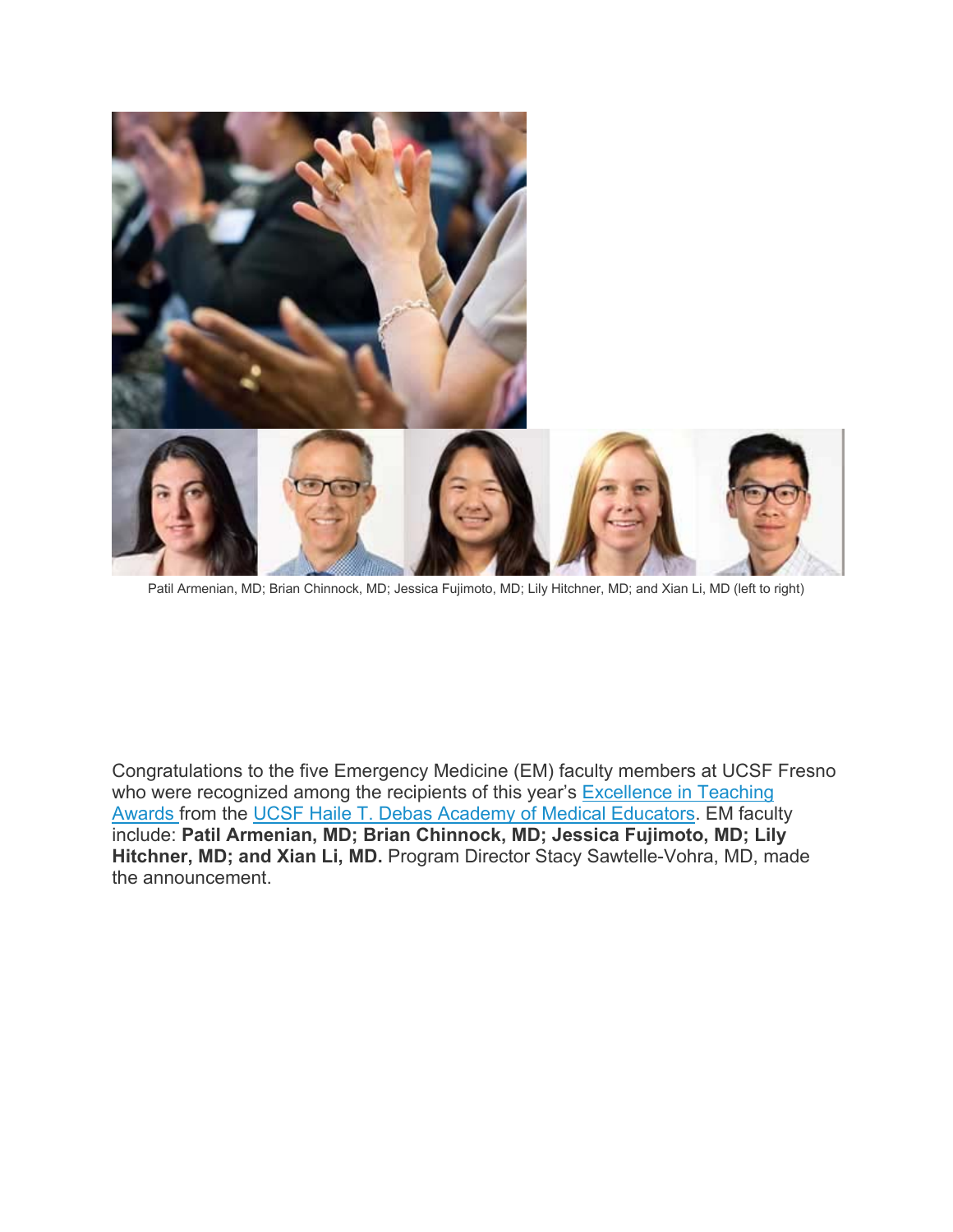

Kudos to **Candice Reyes (Yuvienco), MD**, UCSF Associate Clinical Professor of Medicine at UCSF Fresno and VA Central California Health Care in Fresno, who also received a 2021 Haile T. Debas Academy of Medical Educators Excellence in Teaching Award. Vipul Jain, MD, executive vice chair, UCSF Fresno Department of Internal Medicine, made the announcement and praised Dr. Reyes (Yuvienco), "You have been a model clinician educator and contributed significantly in keeping the Rheumatology Division successful along the years."

The Excellence in Teaching Awards are peer-nominated awards that highlight outstanding frontline teachers at UCSF. These frontline teachers are 'unsung heroes' who demonstrate daily their dedication to education and teach in a manner that creates an encouraging and intellectually stimulating environment that promotes critical thinking and learning.



Motasem Refaat, MD, Lily Hitchner, MD, and Richard Kiel, MD (left to right)

Congrats to the new coaches for the UCSF San Joaquin Valley Program in Medical Education including **Motasem Refaat, MD,** with the UCSF Fresno Department of Orthopaedic Surgery, and **Lily Hitchner, MD,** in the UCSF Fresno Department of Emergency Medicine. They join **Richard Kiel, MD,** from the Division of Cardiology in the UCSF Fresno Department of Internal Medicine, in expanding our student coaching cohort locally.